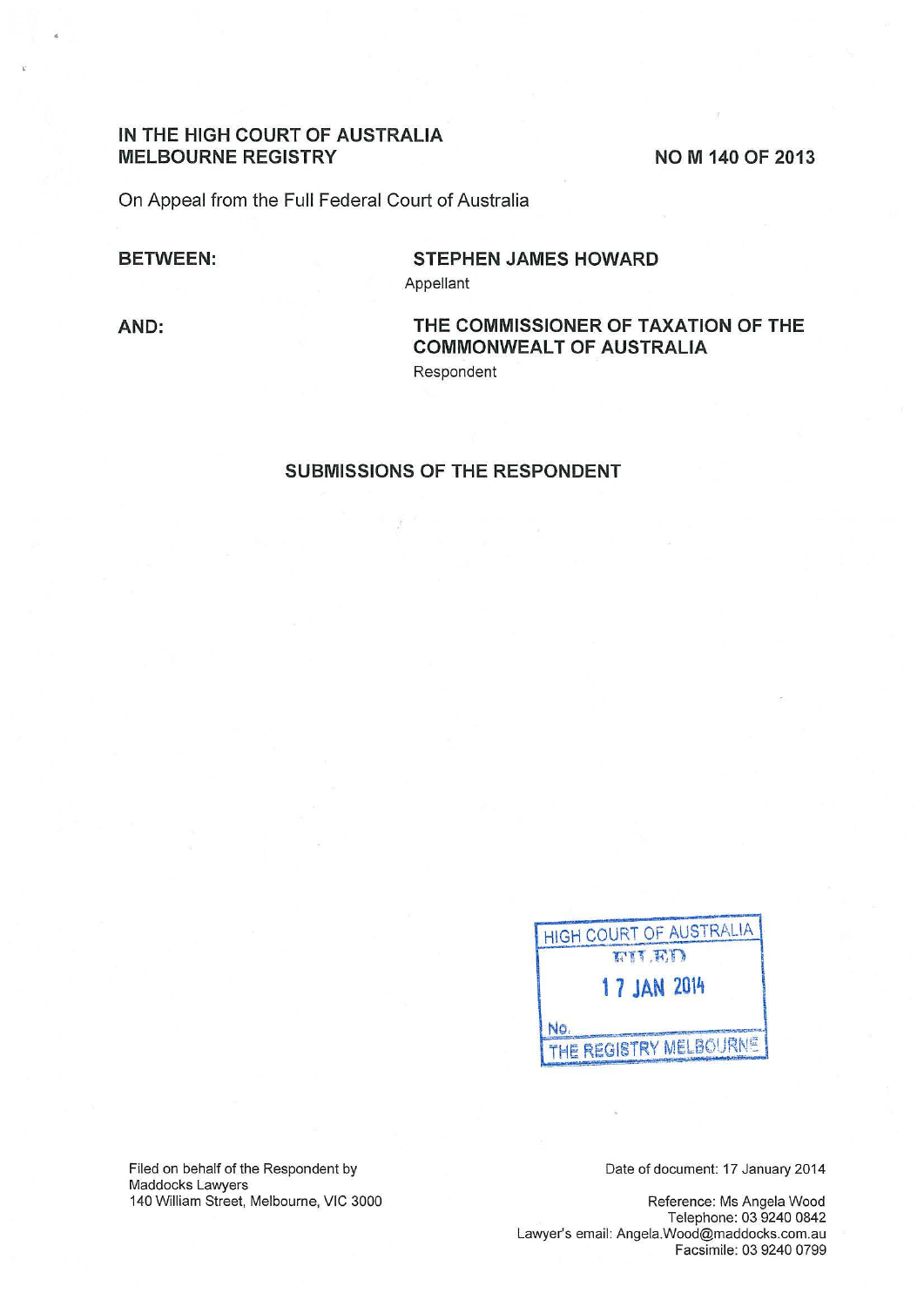#### -1-

## **PART I FORM OF SUBMISSIONS**

1. These submissions are in a form suitable for publication on the internet.

#### **PART II ISSUES**

- 2. The Appellant identifies at [2] of his submissions an issue that does arise.
- 3. The Appellant's [3(a)] falsely identifies a central issue in the appeal by conflating two matters. This conflation (the **Appellant's conflation)** recurs throughout the Appellant's submissions.<sup>1</sup> The relevant opportunity was not frustrated by 'misfeasance of a third party', being misfeasance that resulted in the receipt of damages said to be held in trust. The only opportunity in play was 10 that which the Appellant had identified in his private capacity; which he made available to the company subject to contingencies; which contingencies were unsatisfied through legitimate conduct of a third party; and where that same third party then proceeded by separate misfeasance to appropriate the opportunity for itself. Those last two matters are the Appellant's conflation.
	- 4. This issue would be better framed thus: is it open to a director as fiduciary, once an opportunity identified in a private capacity and made contingently available to the company becomes incapable of realisation by the company through no fault of the director, to continue to pursue that opportunity in a private vein?
- 20 5. The Appellant's [3(b )] incorrectly states the issue. It is more accurately stated thus: whether the Litigation Agreement<sup>2</sup> was effective to transfer the award of damages to Disctronics so that the Appellant did not derive it as income before transfer; and, if so, whether the transfer is treated as not having been made by s 1 02B of the Income Tax Assessment Act 1936 **(the 1936 Act)?** 
	- 6. The Appellant also at AS [34] raises in passing a further issue about a deduction for costs.

#### **PART Ill SECTION 788 OF THE JUDICIARY ACT 1903 (CTH)**

7. The Respondent considers that the issue of as 78B notice is unnecessary.

#### **PART IV FACTS**

30 8. The facts set out by the Appellant and shown in the Appellant's chronology are too abbreviated. They invite a glossing over of key matters, and lead to the Appellant's conflation. A more complete statement of the facts is found in the Respondent's chronology.

 $\mathbf{1}$ For the Appellant's conflation see inter alia Appellant's submissions (AS) [3(a)], [15], [16], [19], [25] ('satisfaction of the violated rights'), [28], [30], [31].

<sup>2</sup>  See Respondent's chronology item 43.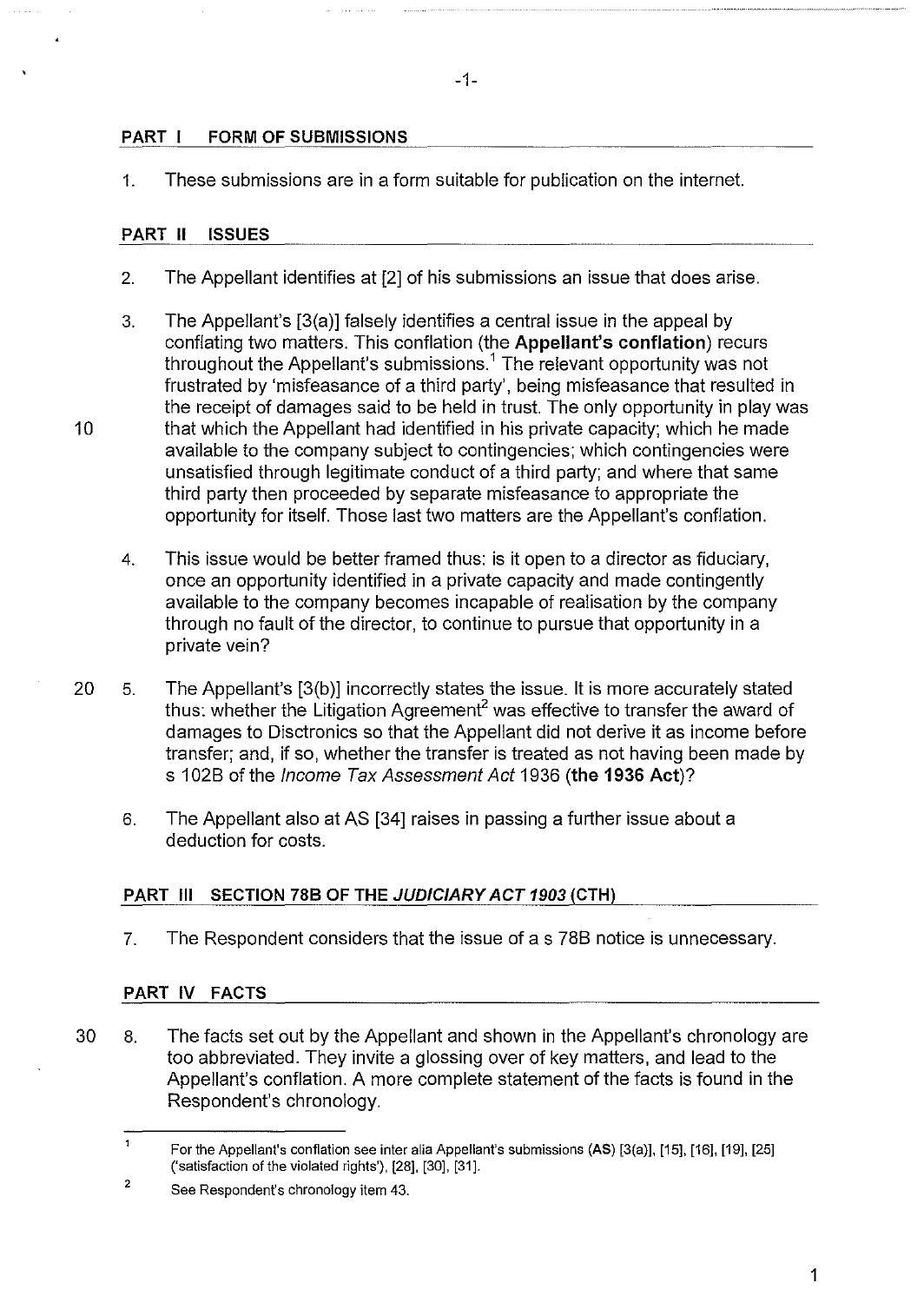## **PART V LEGISLATIVE PROVISIONS**

9. In addition to the Appellant's statement of applicable provisions, the Respondent refers to s 102A and former s 26AAB(14) of the 1936 Act, and to s 6-5(4) of the Income Tax Assessment Act 1997 **(the 1997 Act).** 

## **PART VI ARGUMENT**

## **Section A: first issue- the content of the Appellant's fiduciary duty and the consequences of its discharge**

## **1) The core principles involved**

## The nature of a fiduciary duty

10 10. It is well established that a fiduciary has no general or positive legal duty to act in the interests of the beneficiary.<sup>3</sup> A fiduciary duty in the strict sense is proscriptive, forbidding a conflict of interest and duty, and any unauthorised profit from use of position, property or confidential information.<sup>4</sup>

## The significance of the particular fiduciary relationship

- 11. A director and company is an established fiduciary relationship.<sup>5</sup> But mere identification of the fiduciary relationship does not elucidate the content of the duty. It is insufficient to suggest that the 'paradigm example' of the relationship of director and company, with its 'broad and general' duties, explains the content of the Appellant's duty. $6$  Identification of the content remains necessary 20 whether or not the fiduciary relationship falls within a recognised category, such as director and company or solicitor and client.<sup>7</sup>
	- 12. Nor, without the necessary and accurate inquiry into the facts, and unweaving the Appellant's conflation, will that content be explained by general illustrations

<sup>3</sup>  Breen v Williams (1996) 186 CLR 71 (Breen) at 113 (Gaudron and McHugh JJ) and 137-138 (Gummow J). See too Pilmerv Duke Group Ltd (in liq) (2001) 207 CLR 165 (Pi/mer) at 197-198 (McHugh, Gummow, Hayne and Callinan JJ).

<sup>4</sup>  Breen at 82-83 (Brennan CJ), 93-94 (Dawson and Toohey JJ) and 112-113 (Gaudron and McHugh JJ). And see the oft-cited passage of Deane J in Chan v Zacharia (1984) 154 CLR 178 (Chan *v* Zacharia) at 198-199 describing the two overlapping proscriptive 'themes': (1) that of precluding the fiduciary from being swayed by personal interest, and (2) that of precluding the fiduciary from actual misuse of his position for personal advantage. This passage is repeated in AS [14]. Being proscriptive, the fiduciary obligation 'tells the fiduciary what he must not do. It does not tell him what he ought to do': Attorney-General v Blake [1998] Ch 439 at 455. (Although inexact, the 'duty of loyalty' is intended herein as shorthand for this proscriptive duty.)

<sup>5</sup>  See eg Hospital Products Ltd v United States Surgical Corporation (1984) 156 CLR 41 (Hospital Products) at 96.10 (Mason J).

<sup>6</sup>  AS [12].

<sup>7</sup>  Maguire v Makaronis (1997) 188 CLR 449 (Maguire) at 464 (Brennan CJ, Gaudron, McHugh and Gummow JJ). See also Chan v Zacharia at 195 (Deane J).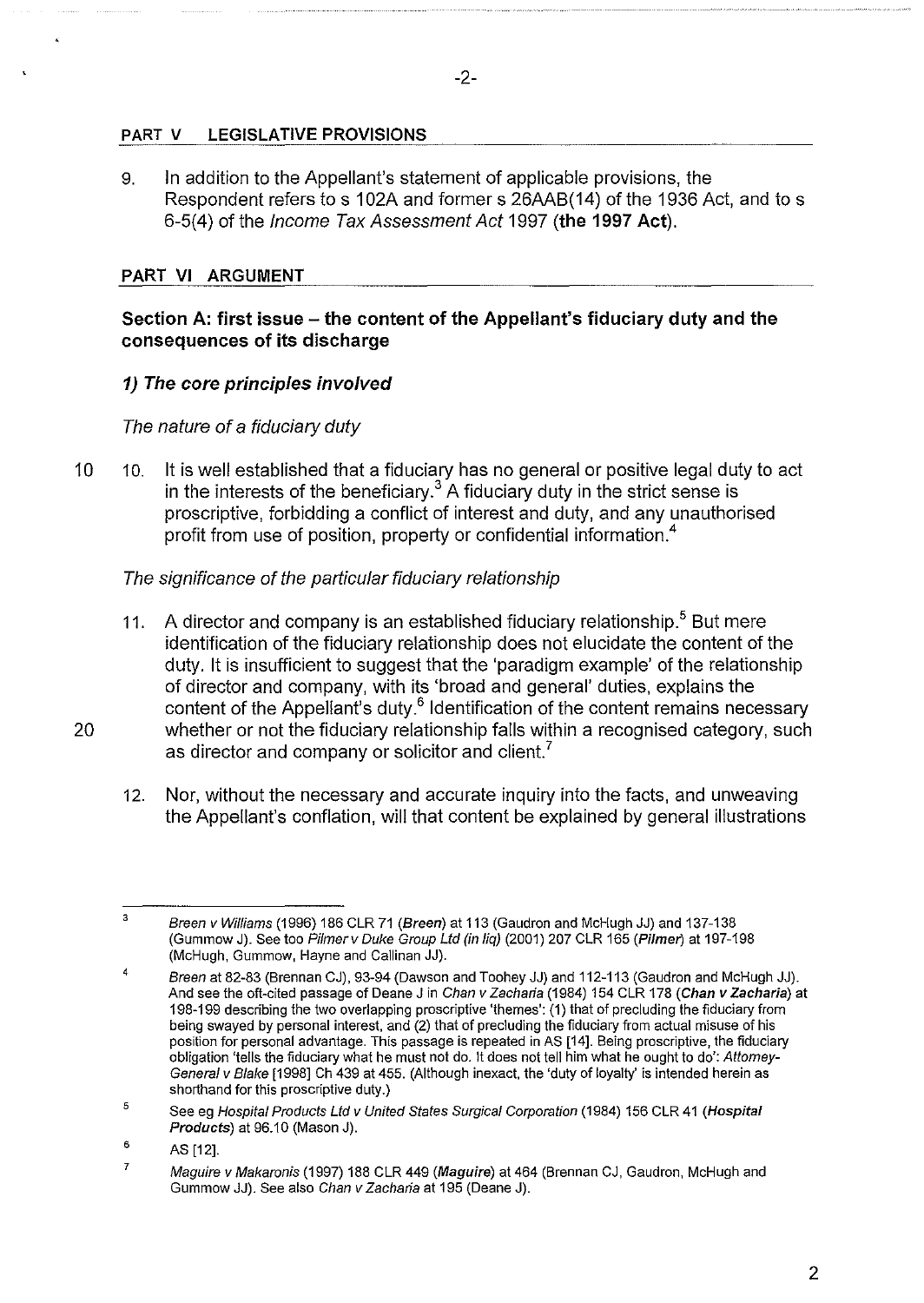of the obligation of undivided loyalty. The scope of the duty may be 'antecedently defined or determined'.<sup>8</sup>

-3-

# The content of the fiduciary duty must be ascertained carefully from the facts

- 13. Once a fiduciary relationship is established the next step is to ascertain the 'particular obligations' owed by the fiduciary.<sup>9</sup> It is 'necessary' to identify the content of the duty because that is 'the subject matter over which the fiduciary obligations extend'.<sup>10</sup>
- 14. The content is 'moulded according to the nature of the relationship and the facts of the case'.<sup>11</sup> All the facts and circumstances must be carefully 10 examined.<sup>12</sup> The actual duty assumed (by reference to the facts) will determine the extent of the fiduciary obligation.<sup>13</sup> The content to be 'defined' includes 'the alleged conflict or significant risk of conflict between duty and interest'.<sup>14</sup> And this 'must be identified' with specificity, and not in a 'general way'.<sup>15</sup> This is a principled basis for any narrowing of fiduciary rules applying to directors. <sup>16</sup>
- 15. Close attention to the facts is inescapable. Relevant facts include the 'character of the venture or undertaking' for which the relationship exists, which in turn is found in any applicable agreement and/or course of dealing.<sup>17</sup> If there is a governing agreement (here the London Agreement: see Respondent's chronology item 17), the relationship must accommodate itself to its terms so it 20 is consistent with and conforms to them.<sup>18</sup>

The content of the duty need not comprehend all conduct of the fiduciary

16. A fiduciary duty does not attach to aspects of a fiduciary's conduct falling outside the content of the duty.19 Where a fiduciary's obligations are limited to a

<sup>8</sup>  Grimaldiv Chameleon Mining NL (No 2) (2012) 200 FCR 296 (Grimaldi) at 345-346 (the Court).

<sup>9</sup>  Maguire at 464 (Brennan CJ, Gaudron, McHugh and Gummow JJ); Chan v Zacharia at 195 (Deane J).

<sup>10</sup>  Breen at 82-83 (Brennan CJ), citing Birtchnell v Equity Trustees, Executors & Agency Co Ltd (1929) 42 CLR 384 (Birtchnelf) at 409 (Dixon J).

<sup>11</sup>  Hospital Products at 102.6 (Mason J) and 69 (Gibbs CJ); Birtchnell at 408 (Dixon J); News Ltd v Australian Rugby Football League Ltd (1996) 64 FCR 410 at 539 (the Court); Chan v Zacharia at 195, 196 and 204-205 (Deane J). See also John Alexander's Clubs Pty Ltd v White City Tennis Club Ltd (2010) 241 CLR 1 (John Alexander) at 34-36 (the Court).

<sup>12</sup>  Hospital Products at 73.3 (Gibbs CJ).

<sup>13</sup>  Birtchnell at 408 (Dixon J); Grimaldi at 345-346 (the Court); Phipps v Boardman [1967] 2 AC 46 at 127 (Lord Upjohn).

<sup>14</sup>  Pilmer at 198-199 (McHugh, Gummow, Hayne and Callinan JJ). Their Honours there cited Frankfurter J in Securities and Exchange Commission v Chenery Corporation 318 US 80 at 85-86 (1943): 'But to say that a man is a fiduciary only begins analysis: it gives direction to further inquiry. To whom is he a fiduciary? What obligations does he owe as a fiduciary? In what respects has he failed to discharge those obligations? And what are the consequences of his deviation from duty?'

<sup>15</sup>  Pilmer at 200-201 (McHugh, Gummow, Hayne and Callinan JJ).

<sup>16</sup>  Streeter v Western Areas Exploration Pty Ltd (No 2) (2011) 278 ALR 291 (Streeter) at 304 (McLure P).

<sup>17</sup>  Birtchnell at 408 (Dixon J); Hospital Products at 73 (Gibbs CJ); United Dominions Corp Ltd v Brian Ltd (1985) 157 CLR 1 (United Dominions) at 11 (Mason, Brennan and Deane JJ).

<sup>18</sup>  Hospital Products Ltd at 97 (Mason J); John Alexander at 36 (the Court); Streeter at 304 (Mclure P).

<sup>19</sup>  Breen at 82-83 (Brennan CJ).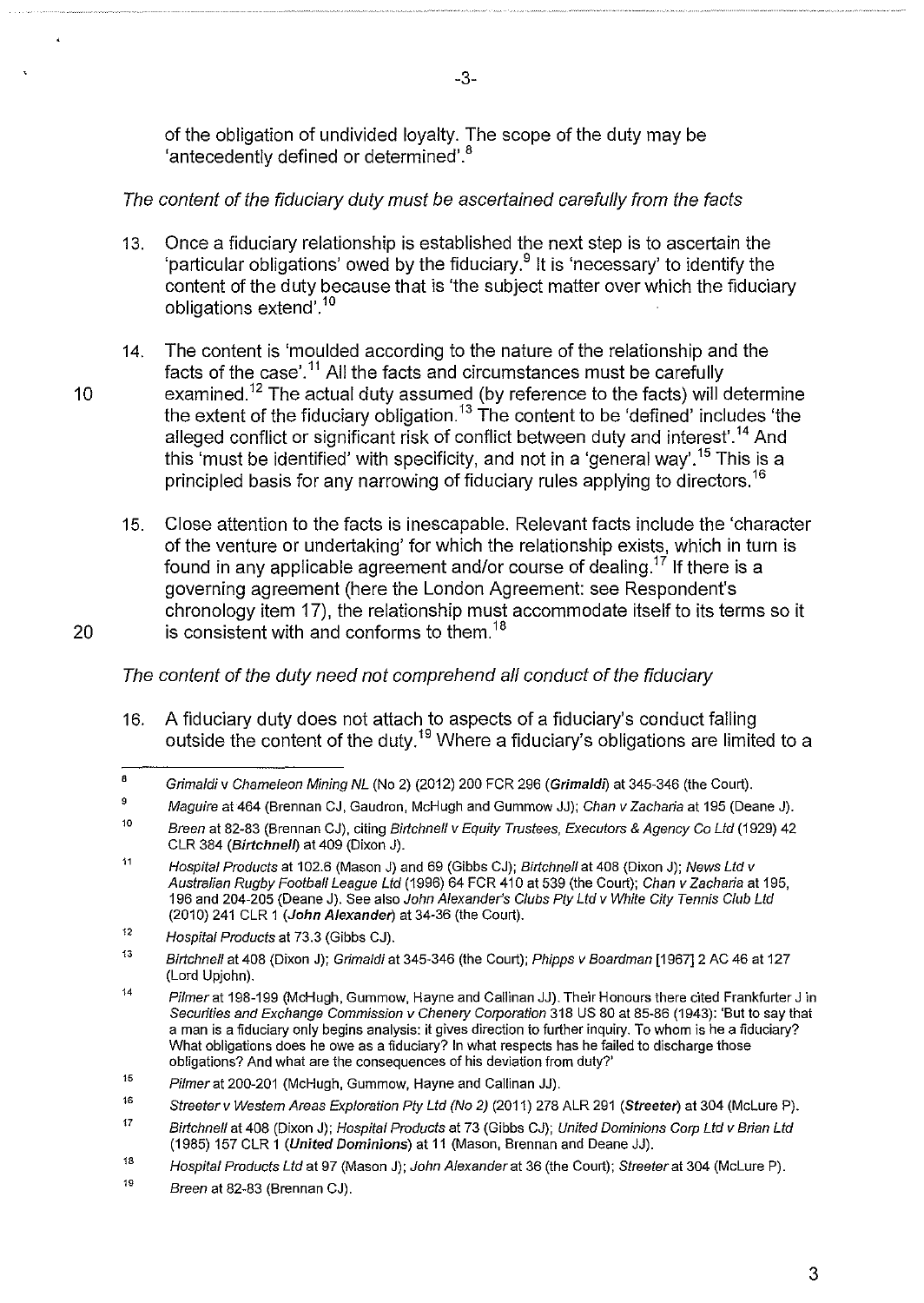particular activity or have a limited scope (as here), he or she can engage in profit making activities outside that field or scope without breaching his or her duties.20 The facts may show (as they do here) that, while there may be no 'comprehensive' or 'general' fiduciary relationship because the fiduciary retains some capacity to act in his, her or its own interests, 'a more limited fiduciary relationship' is not thereby excluded because it is 'well settled that a person may be a fiduciary in some activities but not in others'.<sup>21</sup> To similar effect, a person 'may be in a fiduciary position quoad part of his or her activities and not quoad other parts: each transaction, or group of transactions, must be looked 10 at.<sup>'22</sup>

- 
- 17. Hence, among the principles that were common ground before it, the Full Court accepted, correctly, that a person holding a fiduciary position is entitled to engage in profit-making activities outside the fiduciary office.<sup>23</sup> Apart from responsibilities within the strict boundaries of his fiduciary duty, the Appellant retained his economic liberty and was free to act in his own interests in the KLGC venture.

# The facts will strongly influence any question of discharge of the duty

- 18. Where a particular dealing involving the fiduciary's duty of loyalty is complete, this will ordinarily demonstrate that any interest or duty associated with it is also 20  $\qquad$  at an end.<sup>24</sup> If there is any continuing duty or interest, such that they may conflict, it must be identified.<sup>25</sup> This forms part of the careful factual inquiry necessary to define the content of the duty.
- 19. In certain circumstances, where a fiduciary relationship has come to an end, the former fiduciary may still owe duties to the former beneficiary. However these circumstances are ordinarily either limited to solicitors or other professionals owing a duty not to act against former clients in 'closely related matters', or are explained by a separate duty of confidence in relation to acquired information, or by reference to public policy in the administration of important societal institutions, such as the legal system.26 None of these 30 matters apply here.

<sup>20</sup>  Noranda Australia Ltd v Lachlan Resources NL (1988) 14 NSWLR 1 (Noranda) at 15 (citing Chan v Zacharia at 195 (Deane J)) and 17; New Zealand Netherlands Society 'Oranje' Incorporated v Kuys [1973] 1 WLR 1126 (Kuys) at 1130 (Lord Wilberforce); Birtchnell at 408 (Dixon J); Hospital Products at 73 (Gibbs CJ) and 97-98 (Mason J); Van Rassel v Kroon (1953) 87 CLR 298 at 302-303 (Dixon CJ); Queensland Mines Ltd v Hudson (1978) 52 ALJR 399 at 403-404.

<sup>21</sup>  Hospital Products at 97.10-98.3 (Mason J). See too Kelly v CA & L Bell Commodities Corp Pty Ltd (1989) 18 NSWLR 248 at 256B-257D (Mahoney JA, with whom Priestley JA and Clarke JA agreed).

<sup>22</sup>  Kuys at 1130 (Lord Wilberforce), citing inter alia Birtchnell at 408 (Dixon J).

<sup>23</sup>  Full Court at [4(a)] and [5] referring for that proposition to inter alia Noranda. In Noranda at 15, Bryson J said: '[A] person under a fiduciary obligation to another should be under that obligation in relation to a defined area of conduct, and exempt from the obligation in all other respects. Except in the defined area, a person under a fiduciary duty retains his own economic liberty.'

<sup>24</sup>  Pilmer at 200-201 (McHugh, Gummow, Hayne and Callinan JJ).

<sup>25</sup>  Pilmer at 200-201 (McHugh, Gummow, Hayne and Callinan JJ).

<sup>26</sup>  The proposition that the broader duty of loyalty itself survives cessation of the relationship has not been accepted in the UK: see eg Prince Jefri Bolkiah v KMPG [1999] 2 AC 222 (Prince Jefri) at 235 (Lord ·Millett); Attomey-General v Blake [1998] Ch 439 at 453-454. Australian authorities diverge on the point: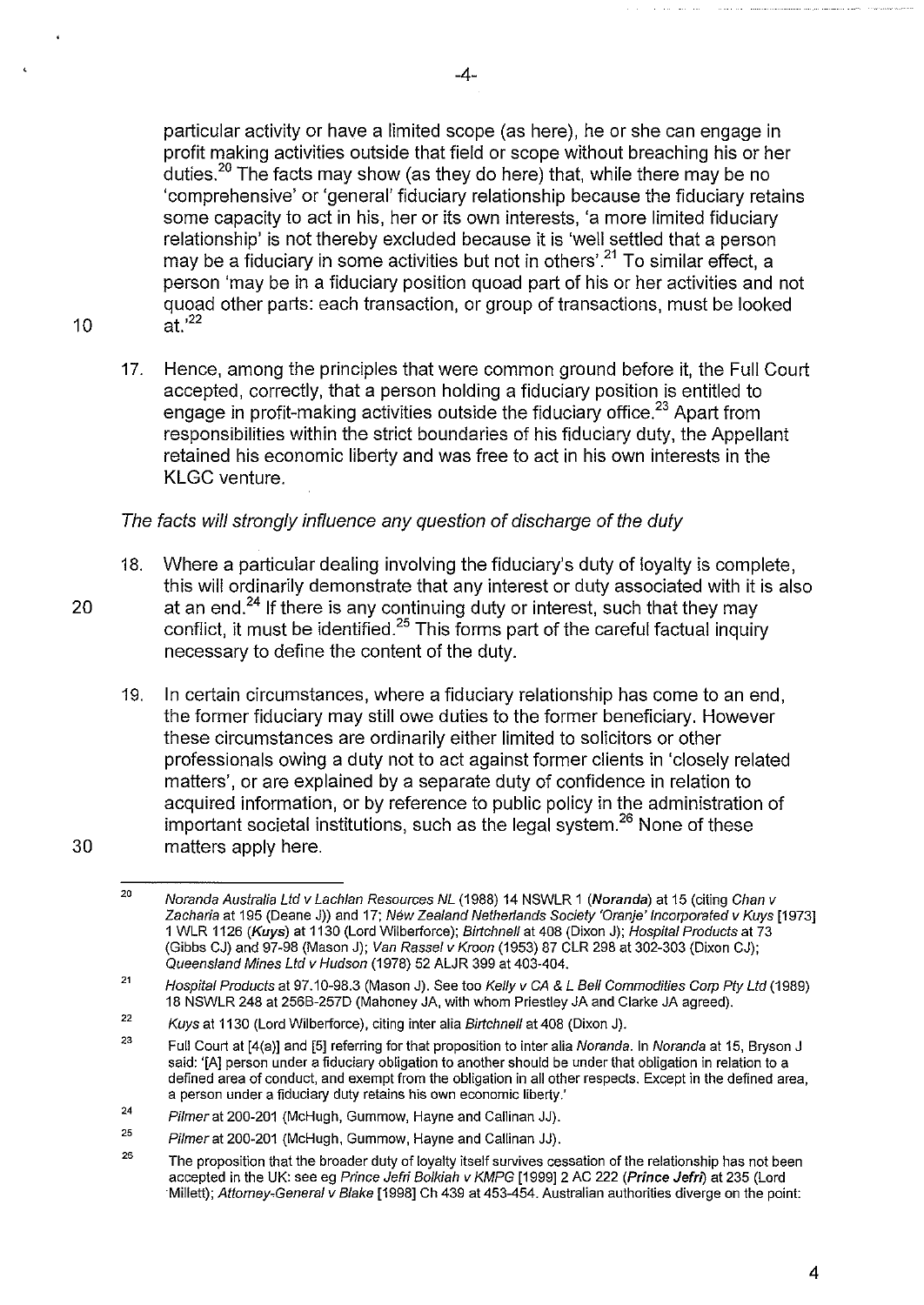- 20. There have been certain cases where, although the fiduciary relationship has ended, the former fiduciary has been held accountable for profits made from pursuit of opportunities after that time. On analysis, these are cases where, while the relationship is still on foot, the fiduciary makes use of that position to generate or enhance an opportunity for which he or she is then and there accountable to the principal. In such a case, the fiduciary cannot, by terminating the relationship, pursue that opportunity for private gain. $27$  In these 'diverted opportunity' cases, an errant fiduciary has unconscionably channelled the opportunity to his or her private benefit. But where (as here) there is no such 10 malfeasance there is no occasion to visit equitable sanction on the fiduciary's conscience.
- 21. Further, whether or not there is termination, in the context of the profit rule.<sup>28</sup> it is necessary to show a 'sufficient connection (or "causation") between breach of duty and the profit derived, the loss sustained, or the asset held'.29 What will constitute a sufficient temporal and causal connection between the use of the fiduciary office and the receipt of the benefit will depend on the facts, 'including the circumstances in which the opportunity arises and the nature of it and the nature and extent of the company's operations and anticipated future operations'.<sup>30</sup> Relevant to that question, pertinent here, are: (1) whether the 20 opportunity resulted from the fiduciary position at all;<sup>31</sup>(2) whether the opportunity for gain arose prior to the commencement of the fiduciary relationship but is pursued whilst the relationship subsists; $32$  (3) whether on the facts the opportunity was indeed one the company 'had been actively pursuing or was one which was maturing in the hands of [the company] (emphasis added)<sup>';33</sup> and (4) the presence or absence of legal entitlement in relation to the

see Ismail-Zai v Western Australia (Ismail-Zai) (2007) 34 WAR 379 at 387-388 (Steytler P); Geelong School Supplies Pty Ltd v Dean (2006) 237 ALR 612 at 617-618 (Young J). For examples of those following UK authority, see eg Menkens & Anor v Wintour & Anor [2011] QSC 7 at [117]-[119]; Beach Petroleum NL v Kennedy (1999) 48 NSWLR 1 at 47-48 (the Court); Belan v Casey [2002] NSWSC 58 at [18]-[21] (Young CJ in Eq); PhotoCure ASA v Queen's University at Kingston (2002) 56 IPR 86; British American Tobacco Australia Services Ltd v Blanch [2004] NSWSC 70; Asia Pacific Telecommunications Ltd v Optus Networks Ply Ltd [2005] NSWSC 550 at [54]-[55] (Bergin J); A v The Law Society of Tasmania (2001) 10 Tas R 152; lsmaii-Zai at387-388 (Steytler P); Kallinicos & anorv Hunt & ors (2005) 64 NSWLR 561. For examples of those not following UK authority, see eg Spincode Pty Ltd v Look Software Pty Ltd (2001) 4 VR 501 at 521-524 (Brooking J) (obiter); Sent v John Fairfax Publications Pty Ltd [2002] VSC 429 at [98]-[104] (Nettle J) (obiter); Pinnacle Living Pty Ltd v Elusive Image Pty Ltd [2006] VSC 202 at [13] (Whelan J); Gugiatti v City of Stirling (2002) 25 WAR 349 at 351-352 (Templeman J).

<sup>27</sup>  Industrial Development Consultants Ltd v Cooley [1972] 1 WLR 443 (Cooley); Green & Clara Pty Ltd v Bestobell Industries Pty Ltd [1982] WAR 1 (Green & Clara); Crowson Fabrics Ltd v Rider [2007] EWHC 2942 (Ch); [2009] IRLR 288; [2008] FSR 17 (Crowson); Canadian Aero Service Limited v O'Malley [1974] SCR 592; (1973) DLR (3d) 371 (Canadian Aero). See also Bowstead and Reynolds on Agency  $(19<sup>th</sup>$  ed, 2010) at pp 250-255; and M Conaglen, Fiduciary Loyalty: Protecting the Due Performance of Non-Fiduciary Duties (2010) at pp 188-190.

<sup>28</sup>  That is, the second 'theme' in the dictum of Deane J in Chan v Zacharia at 198-199.

<sup>29</sup>  Maguire at 468 (Brennan CJ, Gaudron, McHugh and Gummow JJ); Warman International Ltd v Dwyer (1995) 182 CLR 544 at 557 (the Court); Streeter at 304-305 (McLure P) and 355 (Murphy JA).

<sup>30</sup>  SEA Food International Pty Ltd v Lam (1998) 16 ACLC 552 (SEA Food) at 557-558 (Cooper J).

<sup>31</sup>  Links Golf Tasmania Pty Ltd v Settler & Anor (2012) 213 FCR 1 (Links Golf) at 154-155 and 162-163 (Jessup J).

<sup>32</sup>  SEA Food at 556-558 (Cooper J).

<sup>33</sup>  SEA Food at 558 (Cooper J).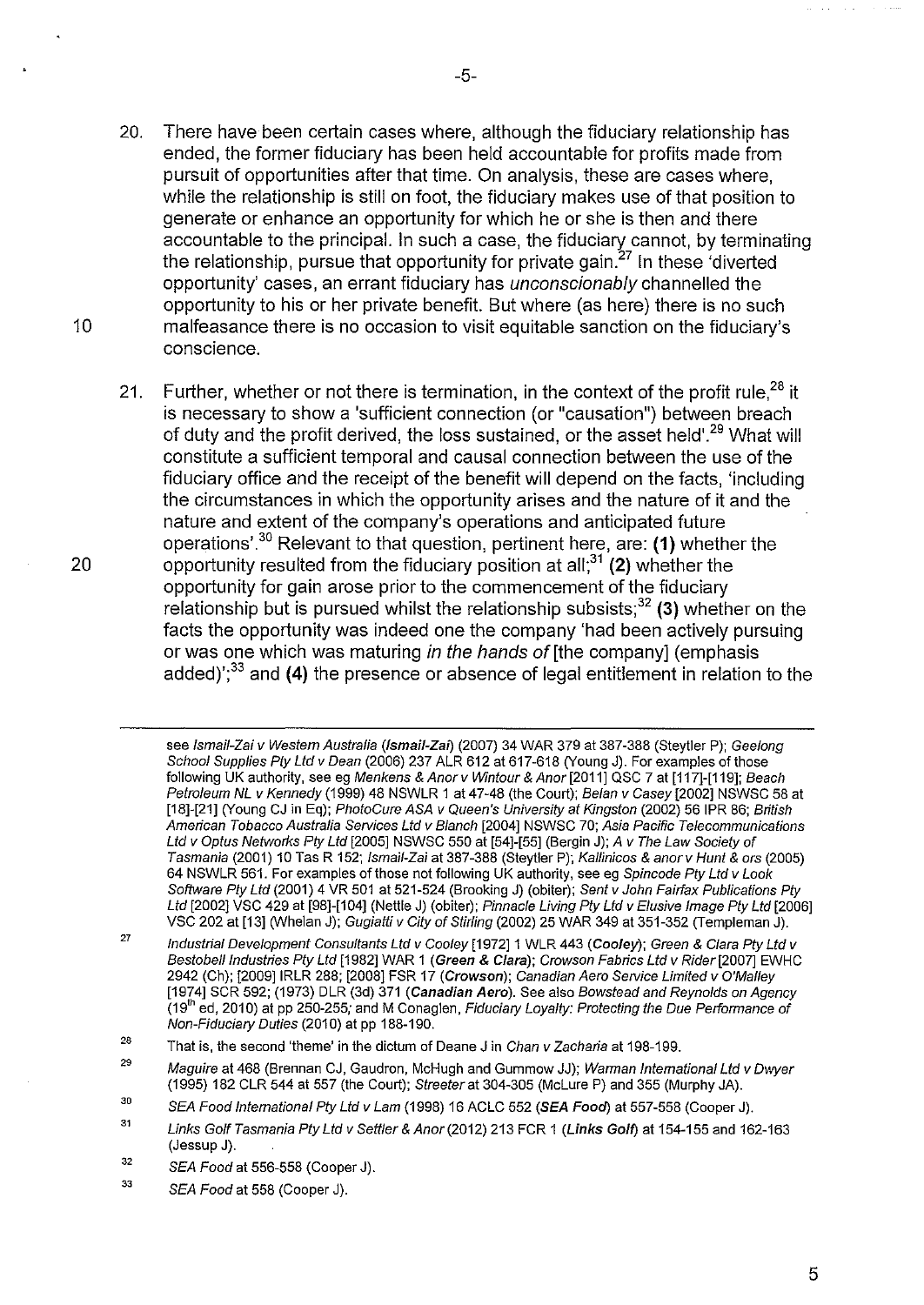opportunity.<sup>34</sup> Further, in the context of the conflict rule.<sup>35</sup> a sufficient causal connection must likewise be shown, although mere temporality is inadequate for liability.<sup>36</sup>

22. In summary, in the 'diverted opportunity' cases referred to at [20], the fiduciary's liability to account arises because the fiduciary's diversion of the opportunity involves circumvention or avoidance of the duty, notwithstanding cessation of the relationship. That is not the case here. Further, as referred to in the cases at [21], regardless of any cessation of the relationship, where there is no sufficient causal connection between the use of fiduciary office and the private 10 gain, there is no cause for equitable intervention. That is the case here.

## The relevance of inquiry as to any breach of duty

23. The relevant inquiry as to the content of the duty also includes an examination of acts or omissions that may amount to a failure to discharge those obligations.37 In examining whether the Appellant had or had not breached his duty, the Full Court was not, as the Appellant asserts, 'fundamentally in error', $^{\rm 38}$ but rather correctly analysed the content of the duty<sup>39</sup> because equity will only intervene to give a remedy where there is a breach.<sup>40</sup> Particularly once fiduciary duties are framed proscriptively (eg 'not to place oneself in a position of conflict'; 'not to profit from position, property or confidential information'), it is 20 apposite to speak of breach as a necessary condition for a remedy.

# **2) The facts underpinning the Appellant's fiduciary duty**

24. The content of the Appellant's fiduciary duty arises from the facts referenced in the Respondent's chronology. They can usefully be analysed in four phases.

First phase- prior to the contingent introduction of Oisctronics July 1999

25. At its inception and prior to mid July 1999 the KLGC venture was entirely unconnected to Disctronics, and at all times had nothing to do with Disctronics' ordinary business.41 It was an idea of Donovan and he first retained Bucknall as a consultant.42 The concept was to acquire a golf course, install a quality

<sup>34</sup>  Links Golf at 154-155 (Jessup J).

<sup>35</sup>  That is, the first 'theme' in the dictum of Deane J in Chan v Zacharia at 198-199.

<sup>36</sup>  Streeter at [75] (McLure P)

<sup>37</sup>  36 Maguire at 464 (Brennan CJ, Gaudron, McHugh and Gummow JJ); Chan v Zacharia at 195 (Deane J).

AS [28].

<sup>39</sup>  See Full Court at inter alia [7], [20].

<sup>40</sup>  See eg In re Coomber; Coomber v Coomber [1911] 1 Ch 723 at 728-729 (Fletcher Moulton LJ). Upon stating that the court may interfere where there is a fiduciary relation, his Lordship continued: '[!]hereupon in some minds there arises the idea that if there is any fiduciary relation whatever any of these types of interference is warranted by it. They conclude that every kind of fiduciary relation justifies every kind of interference. Of course that is absurd. The nature of the fiduciary relation must be such that it justifies the interference.' (This passage was cited by Brennan CJ in Breen at 82.6.)

<sup>41</sup>  Primary judge [74]; Respondent's chronology item 1. Disctronics' business concerned media disc technology, not golf course ownership.

<sup>42</sup>  Primary judge [6], [11]; Respondent's chronology item 1.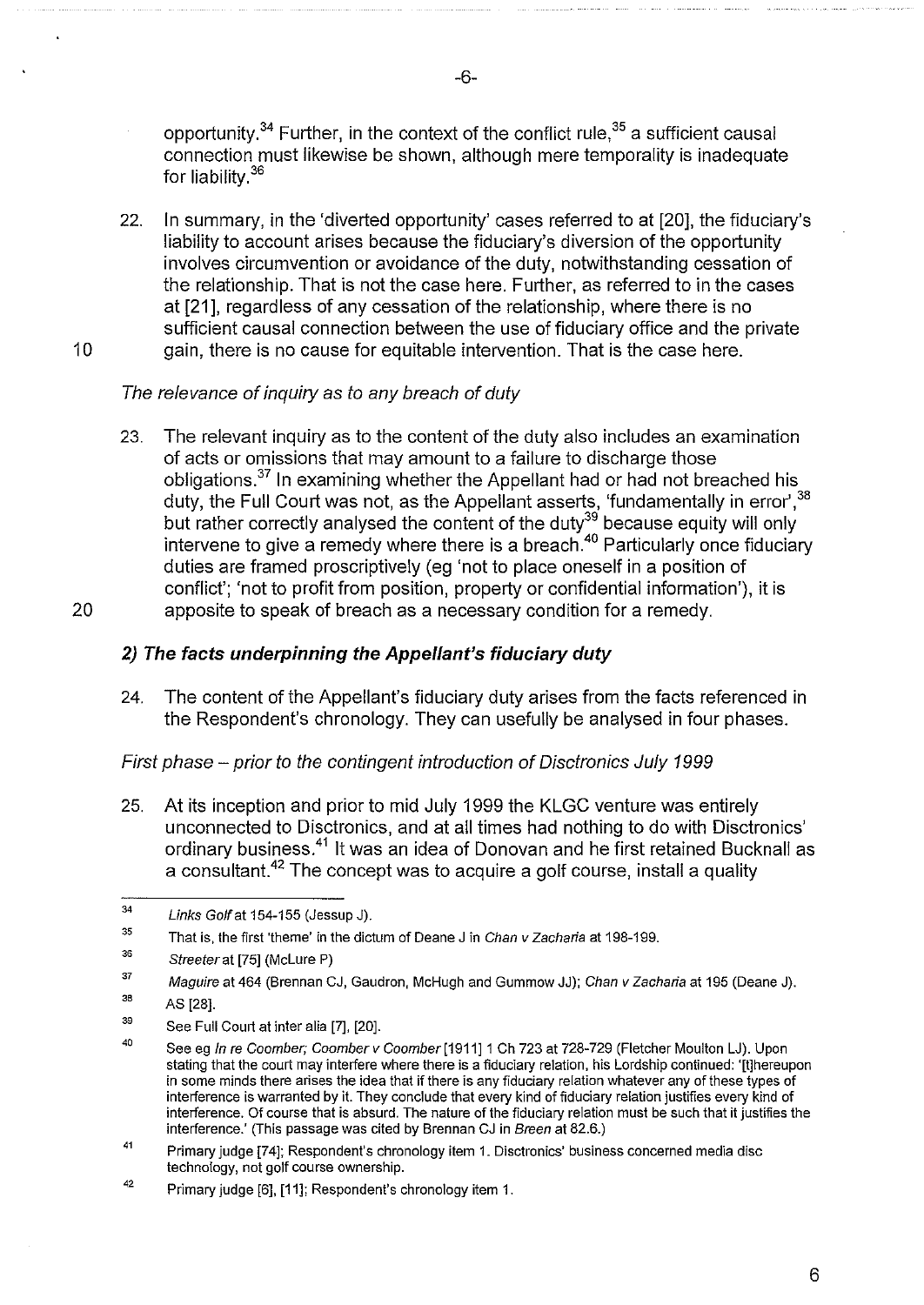operational tenant, and sell the asset so improved (or 'packaged') to a purchaser for a profit.<sup>43</sup> Disctronics had no 'interest' of any sort in the KLGC venture prior to the London Agreement of 13 or 14 July 1999.<sup>44</sup>

- 26. Edmonds and Cahill first became involved in April 1999 when Donovan retained them as consultants.<sup>45</sup> In May 1999 the Appellant and Quinert joined the venture as profit participants. $^{46}$  On 2 July 1999 Edmonds and Cahill sought admission as profit participants.<sup>47</sup> On 6 July 1999 Edmonds also proposed adding Bucknall, with all six sharing the profit equally.<sup>48</sup>
- 27. On 6 July 1999 Donovan told Edmonds for the first time that Disctronics might 10 seek to be purchaser if the equity required was within its capacity.<sup>49</sup> Between 6 and 11 July 1999 Edmonds prepared calculations showing inter alia the equity requirement was above Disctronics' capacity. 5° On 11 July 1999 Edmonds told Quinert he disagreed with Donovan's idea of making the KLGC venture available as an investment for Disctronics, and that in his view it was not a long term investment for Discrtonics.<sup>51</sup>

Second phase - the making of the London Agreement (13 or 14 July 1999) through to Edmonds and Cahill's rejection of Disctronics as purchaser (4 August 1999)

- 28. At that point the Appellant, Donovan and Quinert met in London for a board meeting of Disctronics over 12, 13 and 14 July 1999.<sup>52</sup> The board members 20 were the Appellant, Donovan, Quinert and Mackie. The following discussions occurred between them, although not at the formal board meeting and not recorded in the minutes of the meeting.<sup>53</sup>
	- 29. First, on 12 July 1999 the Appellant, Donovan and Quinert came to a consensus in a three way discussion that 'one objective' was to make the KLGC venture available to Disctronics as purchaser.<sup>54</sup>
	- 30. Secondly, on 13 or 14 July 1999 there was a four way informal discussion between the Appellant, Donovan and Quinert and Mackie (this being the

<sup>43</sup>  Primary judge [4], [5], [11]; Respondent's chronology item 2.

<sup>44</sup>  Donovan privately considered Disctronics as a possible purchaser of the golf course in about April 1999: Primary judge [15]; Respondent's chronology item 5. However, the London Agreement represented the first time the matter was raised with Disctronics itself, including with its fourth director Mackie who played no role in the KLGC venture.

<sup>45</sup>  Primary judge [13]; Respondent's chronology item 6. Around this time Donovan privately considered Disctronics as a possible purchaser: Primary judge [15]; Respondent's chronology item 5.

<sup>46</sup>  Primary judge [13]; Respondent's chronology item 7.

<sup>47</sup>  Primary judge [16]-[17]; Respondent's chronology item 10.

<sup>48</sup>  Primary judge [17]-[18], [56]; Respondent's chronology item 11.

<sup>49</sup>  Primary judge [17]-[18], [56]; Respondent's chronology item 11.

<sup>50</sup>  Primary judge [17]-[18], [20], [56]; Respondent's chronology item 13.

<sup>51</sup>  Primary judge [22]; Respondent's chronology item 15.

<sup>52</sup>  Primary judge [23]; Respondent's chronology item 17.

<sup>53</sup>  Exhibit 1.

<sup>54</sup>  Primary judge [23]; Respondent's chronology item 16.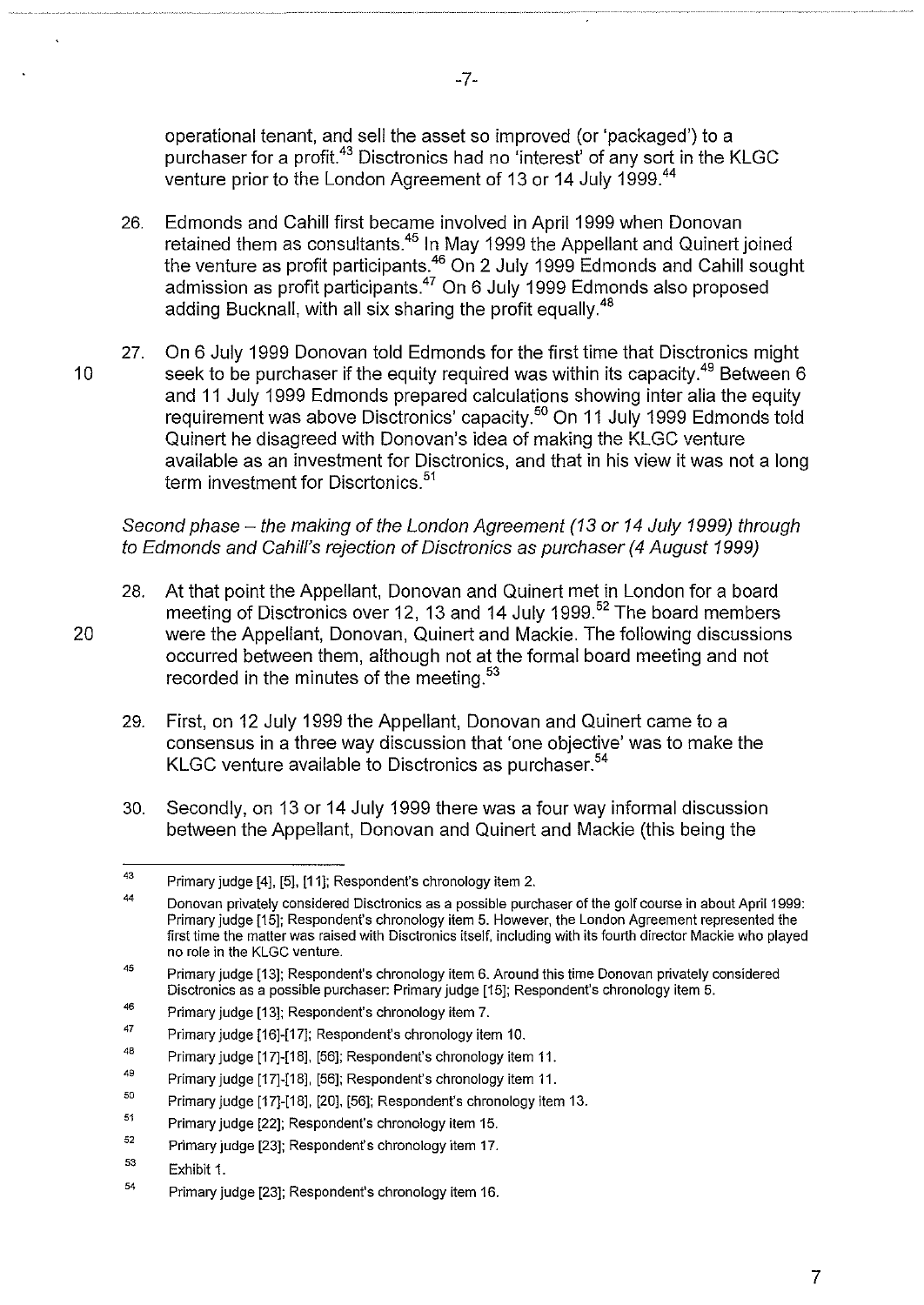'London Agreement'). The essence was that the first three directors would now pursue the golf course proposal as a possible investment opportunity for Disctronics subject to an express proviso that the equity investment requirement did not exceed \$1.5m. Mackie had limited interest in the matter but did not object to it going forward as a possibility.<sup>55</sup> There is no contemporaneous documentary record of the London meeting. What there is consists of the affidavit evidence of conversations, supported by what came to be recorded in the Litigation Agreement two years after the event. It is not in dispute that recital B of the Litigation Agreement, read with recital A, accurately 10 summarises the London Agreement as made above.

- 31. To understand the London Agreement, it is helpful to distinguish what it could and could not achieve. As between Disctronics and three of its four directors (that is, excluding Mackie) (hereafter **the Appellant and his co-directors),** the London Agreement meant that Disctronics was entitled to expect that they would work to bring the investment opportunity within its grasp, if that were to prove possible.
- 32. But the London Agreement could not of itself ensure that Disctronics could take over the investment opportunity. That could occur only if two contingencies could be satisfied: first that the equity contribution required from the purchaser 20 could be capped at \$1.5m or less, and second that each of the other three joint venturers out of the total of six agreed to Disctronics being introduced as the purchaser of the golf course.
	- 33. As the subsequent events unfolded, these contingencies were unsatisfied, and irrevocably so, as will be seen below.
	- 34. Between 14 and 19 July 1999 the six joint venturers continued discussions. While the possibility of Disctronics being admitted as the purchaser was one of various options on the table, no agreement was reached on whether it would be permitted to become the purchaser.<sup>56</sup>
- 35. It was in that state of uncertainty that a critical teleconference was held on 20 30 July 1999 between five of the venturers (without the Appellant, but who subsequently agreed with the minutes of the meeting) **(the 20 July meeting).**  What resulted here was an agreement as to joint venture terms for all six participants, including sharing profit '6 equal ways'.<sup>57</sup> The minutes do not mention Disctronics, whether as a joint venture member, specified purchaser, or having any right to purchase. Indeed the minutes specifically record that the matter of sourcing equity funding would be further addressed only after the purchase price of the property and details of the lease arrangements are known. <sup>58</sup>

57 Primary judge [31], [56]; Exhibit 3 (minutes); Full Court [6(d) and (e)]; Respondent's chronology item 19.

<sup>55</sup>  Primary judge [24]-[27], [52], [56], [76]; Full Court [6(c)]; Respondent's chronology item 17.

<sup>56</sup>  Primary judge [26]-[28]; Respondent's chronology item 18.

<sup>58</sup>  Exhibit 3; Respondent's chronology item 19.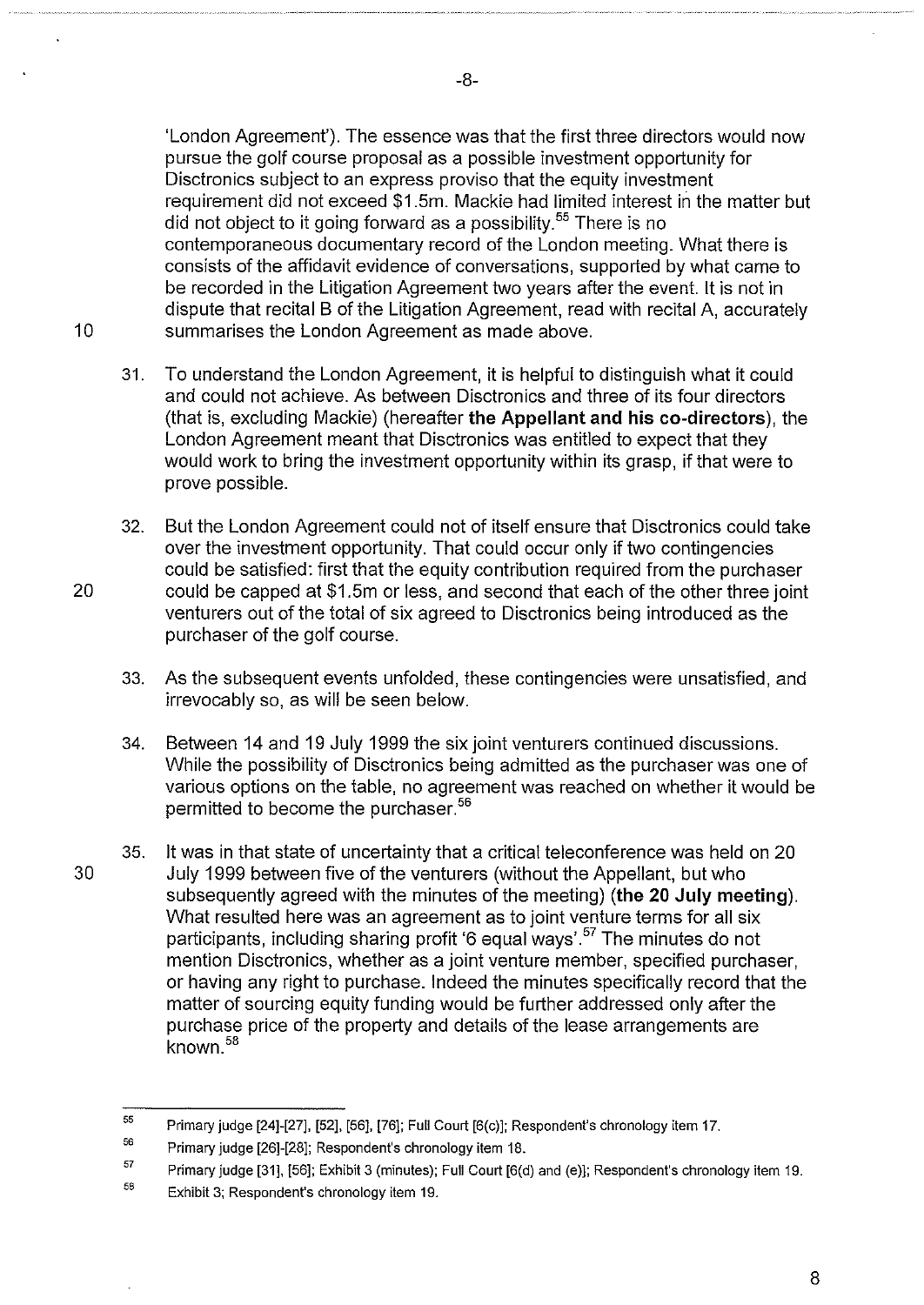- 36. Warren J correctly accepted that the 20 July meeting was the formation (in the sense of confirmation) of the joint venture between the six parties. To this extent she accepted the case being put by the Appellant in the Supreme Court. However in critical respects she (correctly) placed qualifications on the nature of the joint venture formed. She rejected the proposition that Disctronics was a member of the joint venture, and she rejected the proposition that it had an option, if it chose, to be the equity provider, ie. ultimate purchaser, of the property.<sup>59</sup>
- 37. Warren J was perfectly correct in these findings. The minutes of the 20 July 10 meeting compel these two qualifications; and there is no other evidence which could outweigh the prima facie correctness of the minutes.
- 38. To the extent<sup>60</sup> Jessup J construed the reasons of Phillips JA in the Court of Appeal as requiring a departure from Warren J on this point, his Honour was wrong to do so. In the Court of Appeal, Edmonds and Cahill alleged that the later attempt to introduce Disctronics as purchaser on 4 August 1999 was a repudiation of the joint venture agreement.<sup>61</sup> Read as a whole, the Court of Appeal's decision is consistent with the trial judge's finding that Disctronics had no enforceable right to be introduced as purchaser, and that Disctronics was not a joint venturer in its own right.<sup>62</sup> The Court of Appeal decided that, given 20 Disctronics had been contemplated by all parties as a possible purchaser, the attempts by the Appellant and his co-directors to introduce it as the purchaser did not amount to a repudiation. That finding does not transmogrify into a conclusion that Disctronics had an enforceable right to be the purchaser. It simply meant that the Appellant and his co-directors could seek to have Disctronics be the purchaser without repudiating the joint venture agreement, but Edmonds and Cahill were not obliged to accede to that request.
- 39. On 3 August 1999 Edmonds put two proposals forward; the first, consistent with the discussions until then, would have continued to see an unspecified equity provider, for an amount of \$2.585m (ie, above Disctronics' capacity), and a 30 resulting profit share to be split six ways. The second was that the six venturers would themselves directly acquire the golf course. This would have removed the idea of an equity provider and a resulting profit share as the venturers would now have become the direct owners of the course. In doing so it would have reduced the total investment cost of the project, and reduced the required equity contribution to \$760,000.<sup>63</sup>

<sup>59</sup>  Primary judge [56] and [59], reflecting the finding in Disctronics v Edmonds [2002] VSC 454 at [131]-[134] and [180] (Warren J); Respondent's chronology items 47 and 48.

<sup>60</sup>  Primary judge [67] and [68].

<sup>61</sup>  See Donovan v Edmonds (2005) 12 VR 513 (Donavan v Edmonds) at 526 (Phillips JA).

<sup>62</sup>  See eg Donovan v Edmonds at 527 [31], [32], 530 [39], 532 [45], 549 [95] (Phillips JA).

<sup>63</sup>  Primary judge [35]; Respondent's chronology item 21.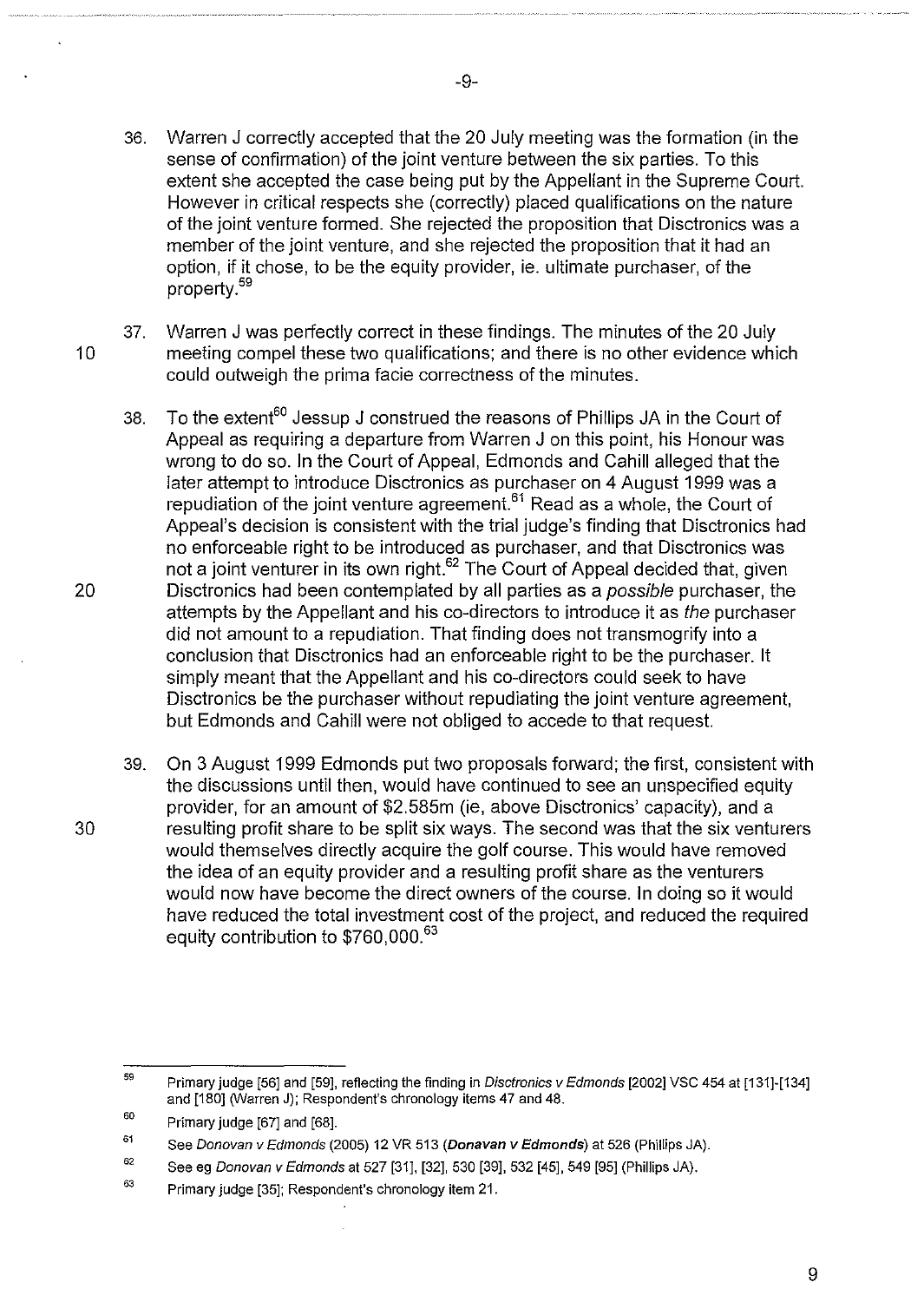Third phase- Edmonds and Cahill's rejection of Disctronics as purchaser (4 August 1999 to 10 August 1999)

- 40. On 4 August 1999 the Appellant and his co-directors rejected the second proposal of Edmonds, and went further by purporting to exercise Disctronics' 'entitlement to take on the acquisition',  $64$  and to do so at a price which was within its capacity but would destroy the concept of a six-way split of profit share that lay at the heart of the joint venture. This assertion was an overstatement of the rights which they, or Disctronics, had against the other joint venturers. As seen above, the other joint venturers had not taken any step 10 **prior to this date to agree to give Disctronics any such option.** 
	- 41. Nevertheless, consistent with the duty which they had assumed to Disctronics, this somewhat inflated demand can be seen as crystallising as clearly as possible for the other joint venturers the question: are you, or are you not, prepared to accept that Disctronics will become the equity participant?
	- 42. The answer given Edmonds and Cahill was a resounding, final and irrevocable 'no'. This can be seen from the acrimonious conversations on 4, 5 and 6 August referenced by Jessup J at [40]-[44].<sup>65</sup> As the final confirmation, on 10 August 1999, Edmonds and Cahill rejected a proposed resolution of their differences put by the Appellant and his co-directors.<sup>66</sup>
- 20 43. The short point of Edmonds and Cahill, and a reasonable one from their perspective, was that the advancement of Disctronics as the purchaser was now being done on terms that would reduce the purchase price paid by it below what a third party would pay and thereby squeeze the profit share available to the six venturers. The directors of Disctronics may be happy to accept that, because they would benefit through their ultimate interests in Disctronics, but Edmonds and Cahill would suffer. Any attempts to find a way to compensate the latter for this inequality came to no fruition in this period.
- 44. By 10 August, if not earlier, any chance of Edmonds and Cahill accepting Disctronics as the equity provider was dead. The second contingency was 30 irrevocably unsatisfied. Related to this was that the first contingency had also proved incapable of fulfillment – on the latest figures involving an independent third party participant, the equity contribution was in excess of \$2.5m, and the only way it could be got under \$1.5m was via the alternative second proposal of Edmonds that removed the external equity participant altogether. $67$

<sup>64</sup>  Primary judge [38], Full Court [6(g)]; Respondent's chronology item 24.

<sup>65</sup>  Primary judge [40]-[43]; Respondent's chronology item 25.

<sup>66</sup>  Primary judge [44]; Respondent's chronology item 27. The proposed resolution sought to alter Edmonds and Cahill's status to fee earning agents instead of joint venture members. See also primary judge [46]- [47]: on 12 August 1999, the Appellant (through Quinert) again asserted Disctronics' 'right' to acquire the golf course which Edmonds and Cahill (through Edmonds) again rejected on 13 August 1999.

<sup>67</sup>  See [39] above. See also primary judge [35]-[37]; Warren J [48]-[49]; Phillips JA [20]; Exhibits 0, P and Q; Respondent's chronology item 21.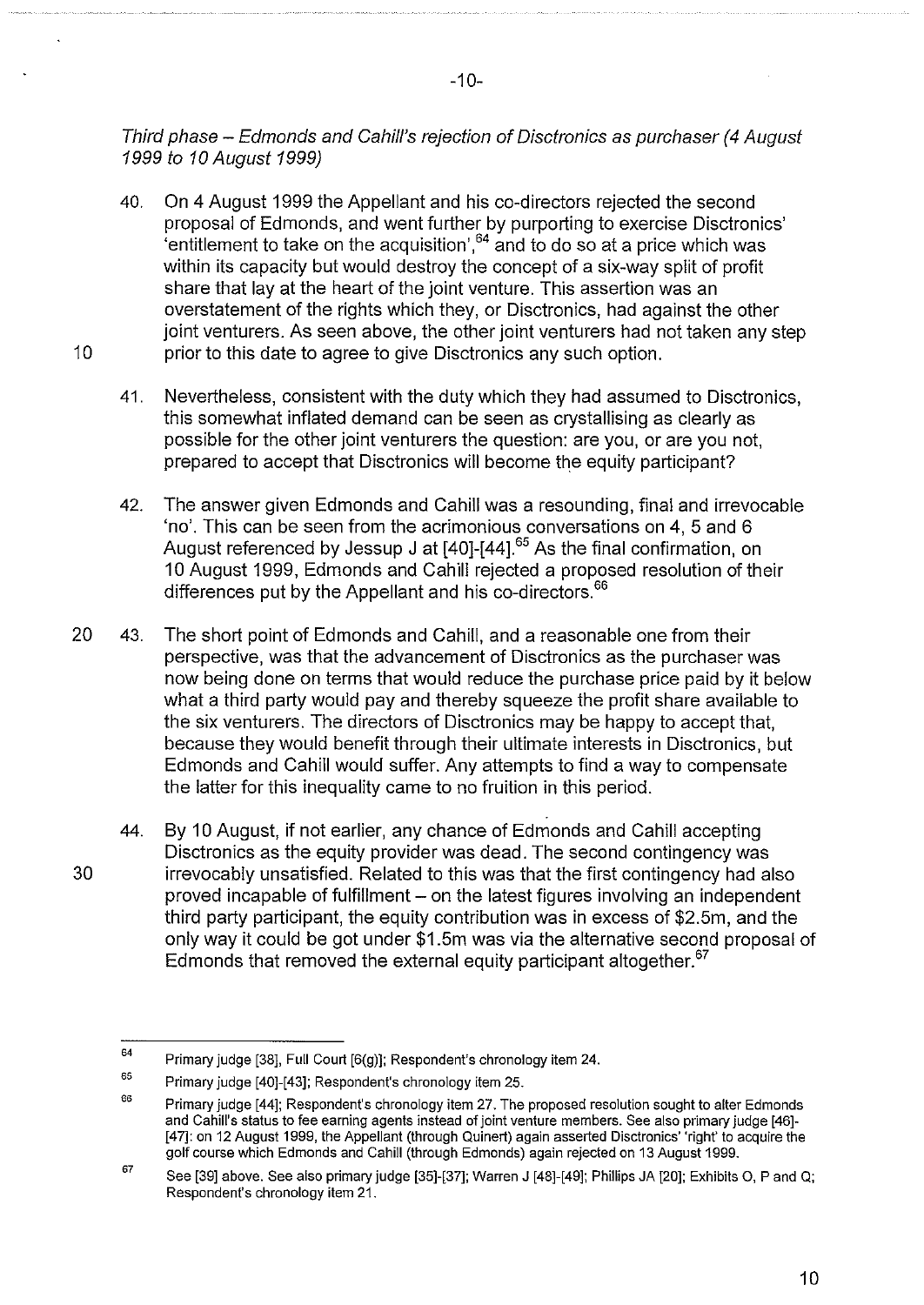45. Notably also, the attempt to have Disctronics accepted as purchaser, and Edmonds and Cahill's rejection of it, did not dissolve the joint venture.<sup>68</sup>

Fourth phase – Edmonds and Cahill's misappropriation of the joint venture (10 August 1999 to 14 December 1999)

- 46. Separately to the above, Edmonds and Cahill commenced communications with the golf course owner from 10 August 1999 to acquire it for themselves and to the exclusion of the other 4 joint venturers.<sup>69</sup> On 27 August 1999 Edmonds and Cahill (and a new associate) offered to purchase the golf course from the original owner.<sup>70</sup> On 29 October 1999 Edmonds and Cahill and their 10 associate, through a corporate entity, executed a contract of sale with the owner. The transfer was registered on title on 14 December 1999.<sup>71</sup>
	- 47. The facts above expose the Appellant's conflation. Edmonds and Cahill's rejection of Disctronics as a purchaser from the joint venturers was clear on 4, 5 and 6 August 1999. It was confirmed on 10 August. It was final and irrevocable. It was a position which Edmonds and Cahill were entitled in law to take. It came about importantly because the first contingency had now driven the venturers apart. This rejection did not constitute Edmonds and Cahill's misappropriation of the KLGC venture. Indeed, it could not have- it was a contingency contemplated by the London Agreement.
- 20 48. Edmonds and Cahill's later misappropriation of the opportunity cannot be conflated, in law or fact, into their earlier lawful rejection of Disctronics as a purchaser.

## **3) The Appellant's fiduciary duty is discharged in fact and law**

- 49. From the foregoing the following matters are clear.
- 50. First phase. There is no dispute that the Appellant acted solely in his own capacity in the joint venture from May 1999 until the London Agreement. The opportunity he then identified and pursued was his and his alone (subject only to his duties to the other five co-venturers).
- 51. Second phase. His fiduciary relationship with Disctronics came to have 30 operation in relation to the KLGC venture only because of, and consistent with the terms of, the London Agreement.<sup>72</sup> His duty in this period can be conceived of at two levels. Having agreed with his co-directors that he would attempt to

<sup>68</sup>  Warren J [183.3] (the joint venture was not dissolved until 10 August 1999 when Edmonds and Cahill took the joint venture opportunity for themselves); primary judge at [58]; Respondent's chronology item 28.

<sup>69</sup>  Primary judge [48]. This constituted dissolution of the joint venture, giving rise to the claim for damages: Warren J [165], [183]; primary judge [58], Respondent's chronology item 28.

<sup>70</sup>  Primary judge [50].

<sup>71</sup>  Primary judge [50].

<sup>72</sup>  AS [10]. The time of the London Agreement (13-14 July 1999: see Full Court at [11], referring to the primary judge at [76]) is the time 'the investment in the golf course was put to and adopted by Disctronics'. See too AS [11].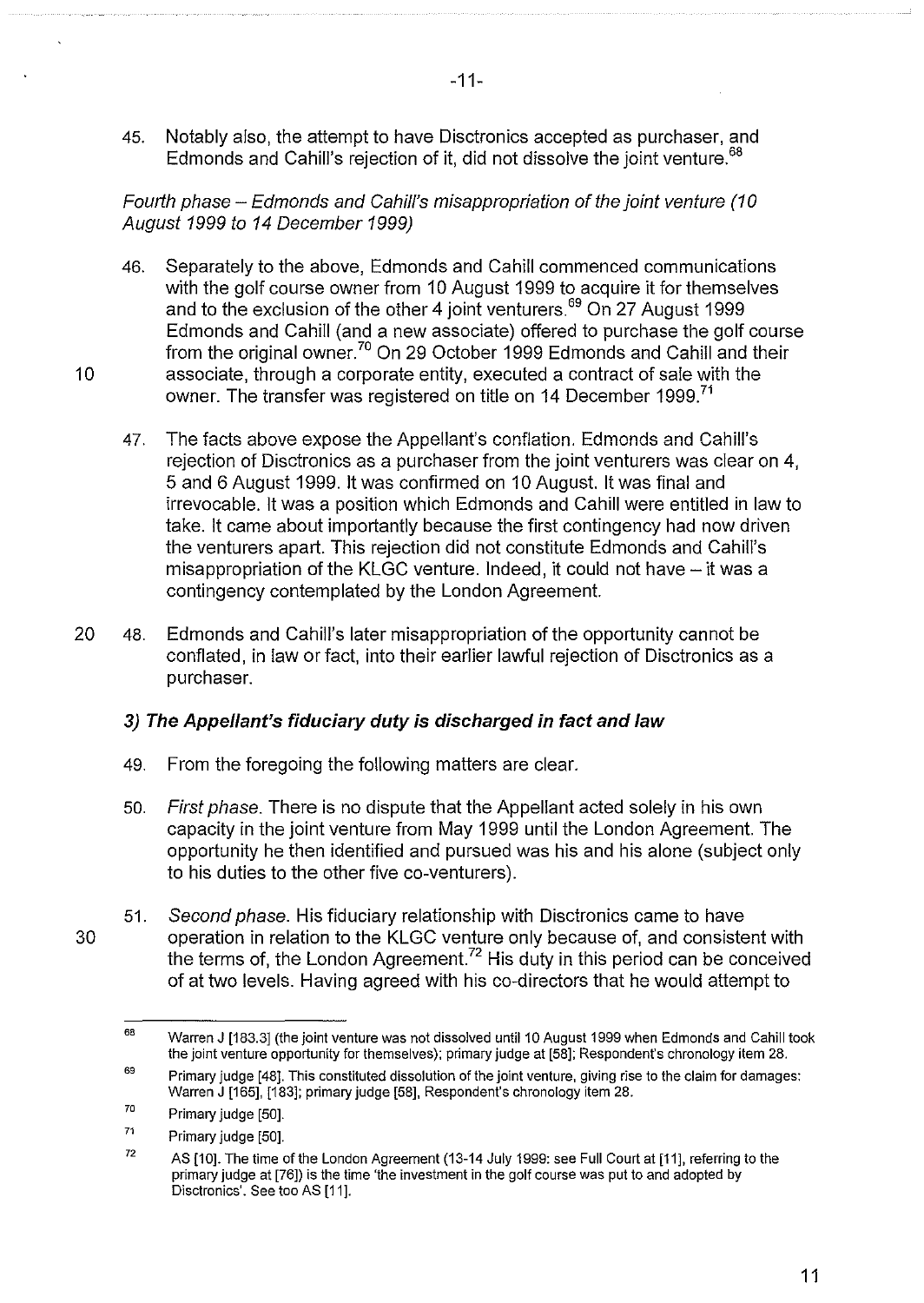-12-

have the opportunity made available to Disctronics, he was bound to strive to bring this result about. That is, it was his mandate to try to bring the two contingencies about. This aspect of duty, expressed prescriptively, was a duty owed by a fiduciary but not a strict fiduciary duty as such. He could be expected to exercise care and diligence in performing this aspect of the duty, but it was not the classic proscriptive fiduciary duty that is the concern of equity.<sup>73</sup> There is no doubt he performed this aspect of duty.

- 52. At the second level, equity would attach its proscriptive duties to the circumstances. During the period when it was possible that the two 10 contingencies might be brought about, it being his duty to advance that outcome, equity would not permit him to prefer his private interest; nor permit him to appropriate for himself or any nominee the opportunity which at that stage, and contingently, equity would regard as that of the company. Equally, had the two contingencies been satisfied, he would have been bound to see to it that Disctronics consummated the opportunity.
	- 53. In terms of capacity, in this second phase he continued as a person acting in his own right vis-à-vis the other five co-venturers. But vis-à-vis Disctronics, he was acting on its behalf in seeking to have the contingent opportunity made good.
- 20 54. Third phase. From the events of 4, 5 and 6 August, it became clear that the two contingencies would not be met. This resulted in a discharge in fact of the Appellant's prescriptive duty to the company. It was clear that Edmonds and Cahill, as they were entitled to, would not accept Disctronics as the equity participant, not least because at the price sought, their profit was squeezed.
	- 55. Once there was nothing more the Appellant could reasonably be expected to do to advance the opportunity on behalf of Disctronics, the proscriptive duties also fell away as a matter of law. Specifically:
- 55.1 there was no longer any scope for conflict between duty and interestthere being no continuing duty to be performed for and on behalf of 30 Disctronics;
	- 55.2 for the Appellant to continue to pursue the opportunity in his own right was not to make use of any position, property or confidential information which belonged to Disctronics- rather he was reverting to use of the position which he had generated in his own right; which he had contingently surrendered and which after the contingencies had failed there was no reason not to pursue again in his own right if he desired.
	- 56. The KLGC venture, whether described as an 'investment'<sup>74</sup> or 'opportunity'<sup>75</sup> or 'maturing business opportunity'76 never 'belonged' to Disctronics as asserted by

<sup>73</sup>  See [10] above.

<sup>74</sup>  AS [10].

<sup>75</sup>  AS [15], [16].

<sup>76</sup>  AS [10], [15].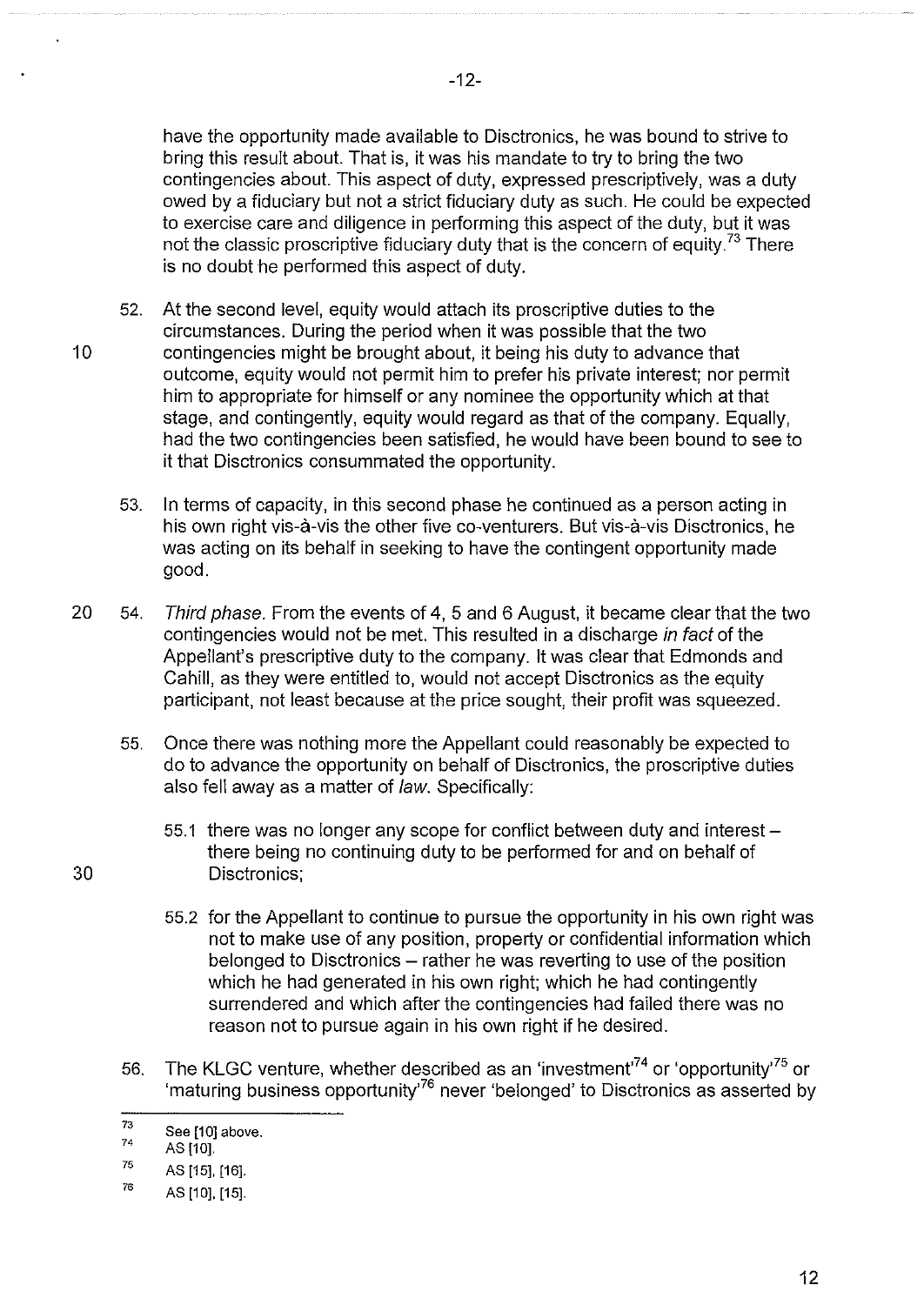the Appellant.<sup>77</sup> It had at best an expectation contingent on Edmonds and Cahill's assent to it being purchaser. Nor was the Appellant 'negotiating' for Disctronics<sup>78</sup> except in the sense provided for, and within the constraints of, the London Agreement. His role was limited to making endeavours within the joint venture to have Edmonds and Cahill accept Disctronics. This was the extent of Disctronics' opportunity in respect of the KLGC venture.

- 57. This is clearly not a case of a director wrongly appropriating an opportunity or transaction which truly belonged to his or her company. Nothing belonging to Disctronics was 'misappropriated'. There was no occasion for 'informed 10 assent<sup>79</sup> by Disctronics – it had no power to assent to a director taking a profit to which it was not itself entitled.
	- 58. The result was that thereafter the Appellant had reverted to his singular, personal capacity in dealing with his co-venturers. He was entitled to assert his rights against the co-venturers to see the 20 July agreement brought to fruition.
	- 59. If, for example, the six venturers had been able to agree on a suitable equity participant (other than Disctronics, it having been excluded), then the resultant profit share would have been up for six-way division pursuant to the 20 July agreement. The Appellant would have been entitled to his share. There would have been no question that he held this for and on account of Disctronics.
- 20 60. If the six venturers, consistent with their obligations of good faith to each other, had agreed on a modified form in which to take up the investment opportunity, any profit so resulting would again have been for the Appellant's own account.
	- 61. In each of these scenarios, the Appellant would have owed no duty to Disctronics whether to continue to advance the venture; likewise would have been entitled to no indemnity from Disctronics for costs and expenses incurred in advancing the venture; and likewise would have had no obligation to account for profits made from pursuing the venture or claim for indemnity for losses arising from its failure.
- 62. Quite simply, he would have been acting in his own right, and his directorship 30 would have been immaterial.
	- 63. Fourth phase. The analysis is no different in the world as it in fact played out. As we know, Edmonds and Cahill having acted within their rights in rejecting Disctronics, then chose to exceed their rights by appropriating the joint venture asset for themselves.
	- 64. It was then a matter wholly for the Appellant in his private capacity whether to take action to seek to recover for the losses he had suffered from the defendant's actions.

<sup>77</sup>  AS [13].

<sup>78</sup>  AS [13].

<sup>79</sup>  AS [15], [16].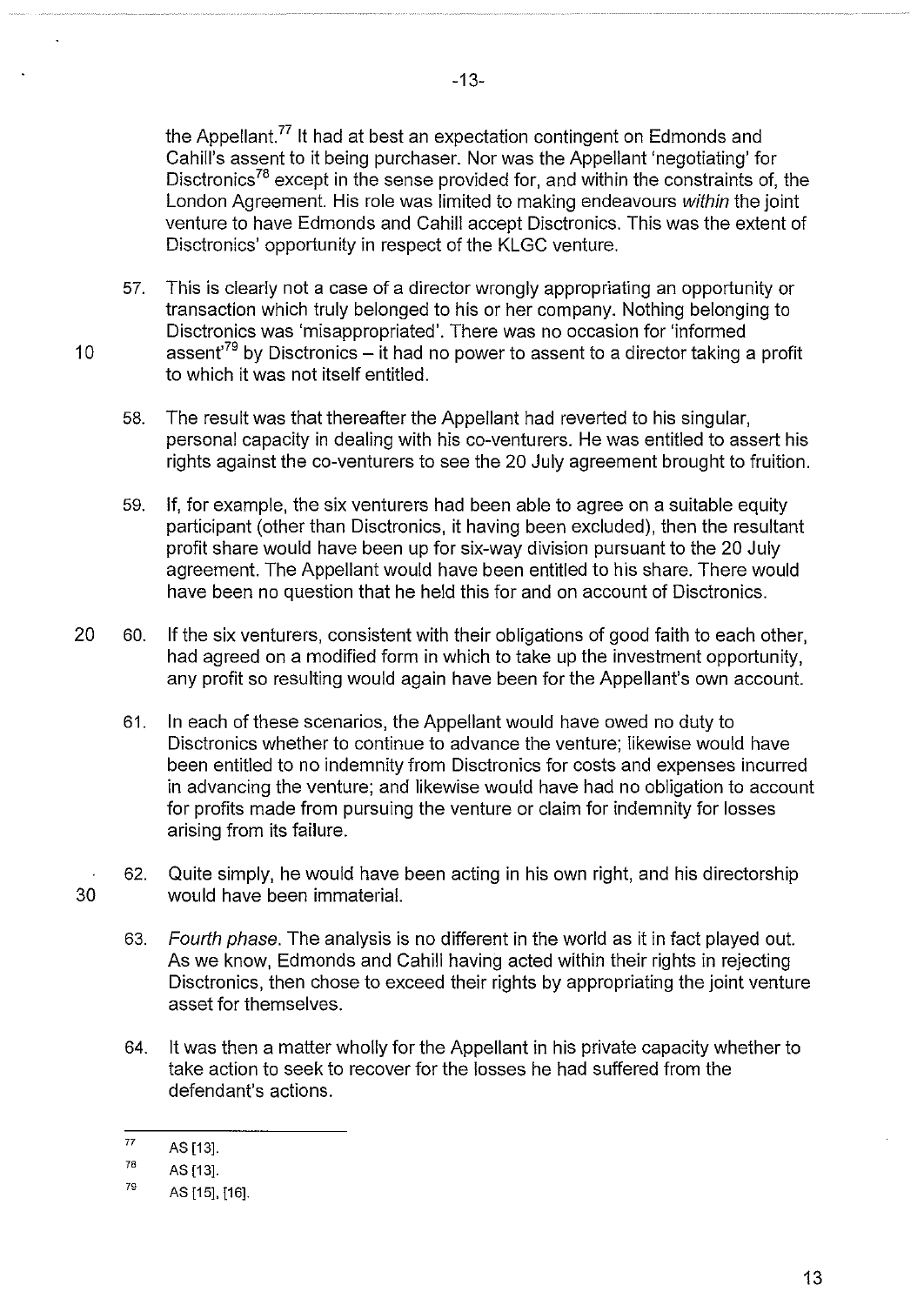- 65. He had no entitlement, arising from the highly limited, contingent and now discharged fiduciary duty which he had previously owed to Disctronics, to require it to indemnify him for the costs of the action; nor did he owe it a commensurate duty, arising from that same circumstance, to prosecute the action. Profits or losses from the action were not, on the ground of that circumstance, for the account of Disctronics.
- 66. Correct application of principle. This result accords with principle. As seen above at [18]-[22], the strict standards of equity will require the fiduciary to account for profits made by reason of position, property or confidential 10 information acquired in the fiduciary capacity. The prophylactic nature of equity's relief is designed to hold the fiduciary to the highest standards and to avoid temptation. So if the director, while acting for the company, learns of a business opportunity, the director must account for it to the company, unless relieved by a fully informed consent. This is even if the company could not have realised the opportunity for itself. The reason is so the director is not even tempted to divert to himself that which he would not have learnt of but for his office.
- 67. None of that applies here. This opportunity was from the outset on the private account of the Appellant and his co-directors. They had no duty, fiduciary or 20 otherwise, to bring it to the company. They chose to do so, on defined, limited and contingent terms (without direct consideration it may be noted, but one might infer because the director desired an indirect benefit in the form of increased value of shares in the company, especially given its tax losses). The contingencies fail. The Appellant as director has no further prescriptive duty to the company in respect to the opportunity. To require that he forsake it in his private right, absent fully informed consent, is to allow the company to sterilise the opportunity which was never more than contingently its. That does not vindicate the high standards of equity. It turns them into instruments of oppression.<sup>80</sup>
- 30 68. Accordingly, the Full Court correctly found the following. (1) Disctronics' expectation in the KLGC venture was contingent only. $81$  (2) The content of the Appellant's duty was therefore to use reasonable endeavours to have Disctronics become purchaser, and if (and only if) he succeeded in having Disctronics accepted as purchaser by Edmonds and Cahill did he agree to rebate his profit share to Disctronics.<sup>82</sup> (3) In consequence of Edmonds and Cahill's rejection of Disctronics after the Appellant's endeavours (they having no enforceable obligation to accept Disctronics), the Appellant had discharged his fiduciary duty.<sup>83</sup> (4) Hence he had not conflicted his interest and duty, and so did not breach his fiduciary duty. $84$  (5) Accordingly he continued to act in his

<sup>80</sup>  See eg Chan v Zacharia at 204-205 (Deane J).

<sup>81</sup>  Full Court [19].

<sup>82</sup>  Full Court [18]-[19].

<sup>83</sup>  Full Court [18].

<sup>84</sup>  Full Court [20].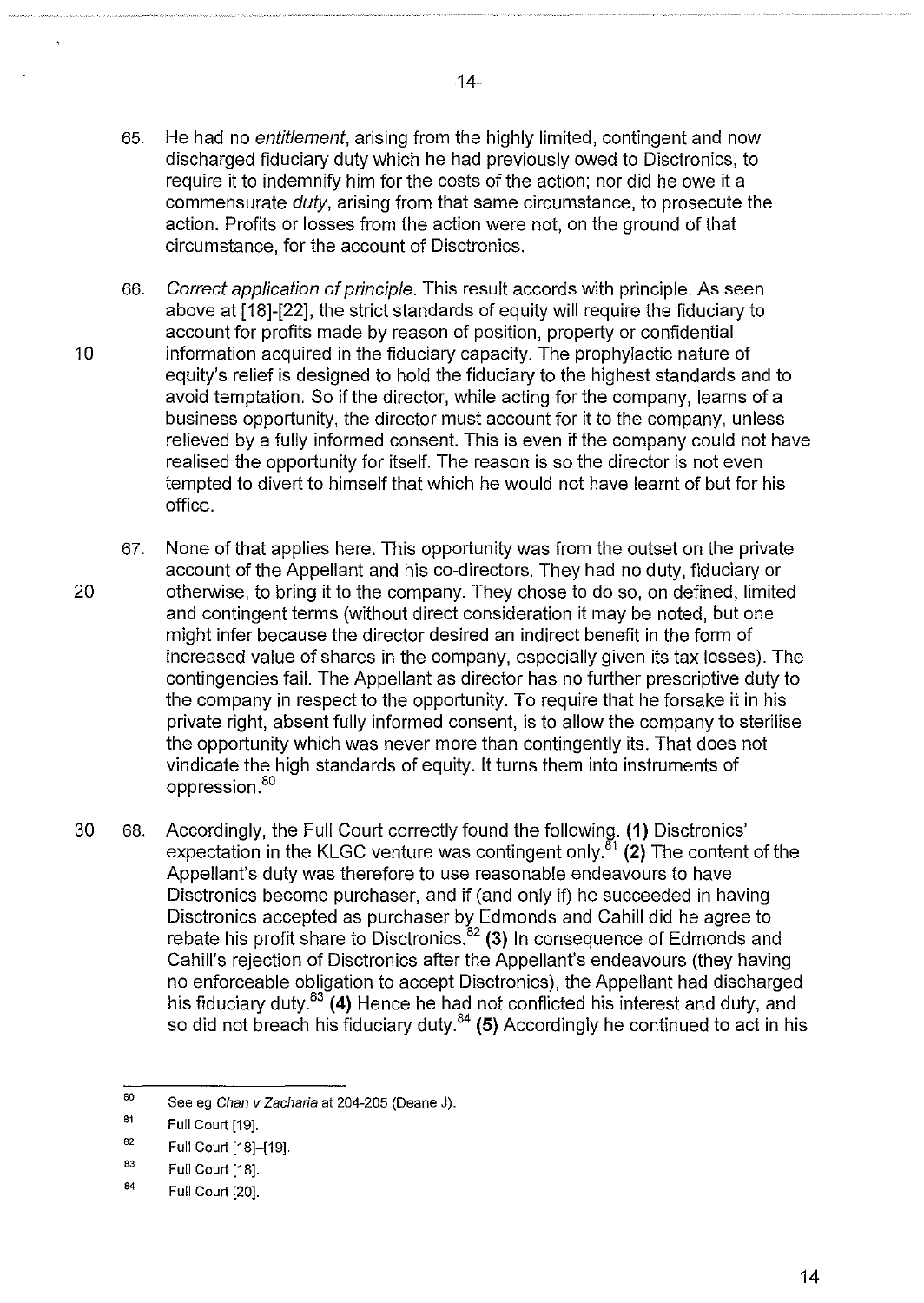own capacity in the joint venture, and received the award of damages in that capacity. <sup>85</sup>

## **4) Other particular problems with the Appellant's approach**

## Further error- the damages as a substitute benefit

69. A further associated error is the Appellant's contention that the award of damages was a substitute benefit for profits which would have otherwise accrued to Disctronics as purchaser.<sup>86</sup> That again ignores Edmonds and Cahill's rejection of Disctronics. It was not to be purchaser. It had no right to be purchaser. Therefore it could not have accrued profits. The award of damages 10 cannot substitute for a profit that can never have accrued to Disctronics.

Further error- calculation of the damages show a 'substitute benefit'

- 70. The Appellant's contentions concerning a 'substitute benefit' also appear to refer implicitly to the primary judge's finding that the manner of calculating the damages implied recognition of Disctronics as the purchaser.<sup>87</sup> The primary judge observed that the award was calculated by reference to the profits of those who acquired and operated the golf course, and that this was the activity of a purchaser but not of the joint venture (which was to acquire, install a tenant and immediately on-sell).
- 71. It is submitted that his Honour's reasoning is not sustainable. The award was 20 not intended to be equal to the plaintiffs' profit if the joint venture had proceeded as planned. Rather, it was calculated by reference to Edmonds and Cahill's gains.<sup>88</sup> Further, his Honour overlooked the fact that the plaintiffs were awarded only four sixths of the gains, with Edmonds and Cahill retaining two sixths collectively.<sup>89</sup> That alone shows that the award was not a substitute benefit for Disctronics had it been purchaser. And further, one sixth went to Bucknall as a plaintiff, although he was not a director of Disctronics,  $90$  and accordingly his award cannot on any view represent Disctronics' 'denied gains'.

Further error - the Litigation Agreement as a 'confirmation of trust'

72. The Appellant contends that the Litigation Agreement is a 'confirmation' of the 30 Appellant's obligation to account for his fiduciary duty to Disctronics, and 'so a

<sup>85</sup>  Full Court [20].

<sup>86</sup>  See eg AS [16] '... the value of what had been appropriated ...', and '... the award came ... as the fruits of the venture .. .'; AS [26] 'The trust relationship extends ... to the fruit of the rights .. .'; AS (31] 'What came ... as a result of the action taken came to them ... in substitution for the profit from, the venture .. .'.

<sup>87</sup>  Primary judge (84], [85].

<sup>88</sup>  Disctronics v Edmonds (2002] VSC 454 at [216] (Warren J) and Donovan v Edmonds (2005) 12 VR 513 at 543 (Phillips JA).

<sup>89</sup>  Disctronics v Edmonds [2002] VSC 454 at [216].

<sup>90</sup>  The primary judge described this as 'something of a windfall for him' (primary judge (86]) but, with respect, that is no explanation for the juristic basis of the court's award to him.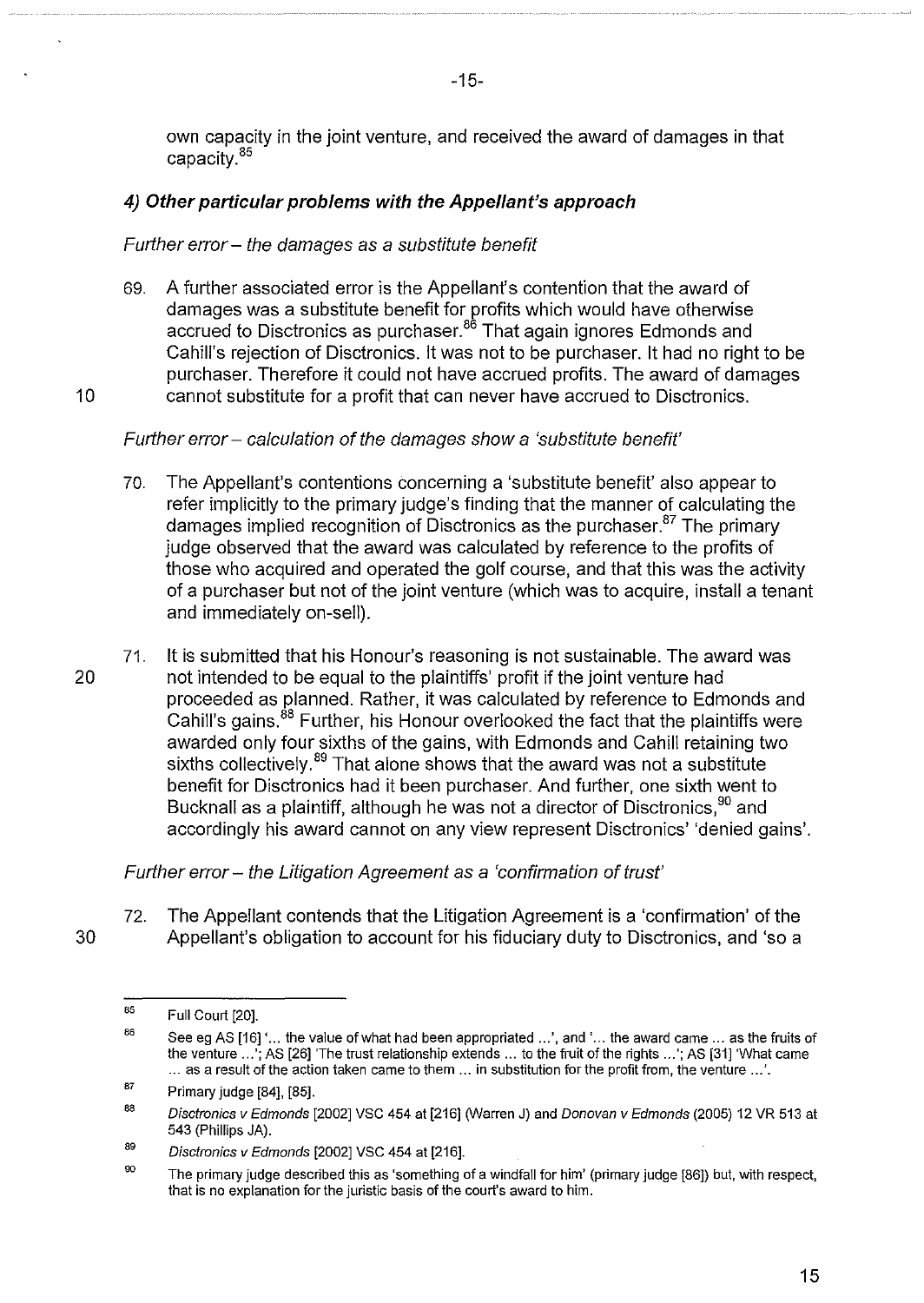declaration of trust'.<sup>91</sup> This contention suffers from the same defects identified above in the Appellant's argument as to the content of his duty. As the Appellant had no fiduciary duty beyond endeavouring to have Edmonds and Cahill accept Disctronics as purchaser (if the equity requirement could be achieved), and as that duty was discharged, there is no trust property to which the alleged trust can attach.

- 73. Any constructive trust to be imposed on the Appellant in favour of Disctronics, as claimed in AS [19], is dependent on the prior existence of a breach or threatened breach of fiduciary obligations.
- 10 74. For the reasons set out above, Disctronics' beneficial capacity depended on contingencies that were not satisfied. The correct content of the Appellant's fiduciary duty to Disctronics therefore demonstrates that there are no grounds for the imposition of a constructive trust, nor for holding that an express trust is to be founded on the Appellant's statement in the London Agreement of his intention to 'rebate' any entitlement from his participation in the joint venture. That undertaking to 'rebate' was clearly based on satisfaction of the two contingencies in the London Agreement. It follows that the submission made in AS [23] is unfounded. A trust that does not exist cannot be confirmed.

75. What then are we to make of the facts that the action as brought named both 20 the Appellant and Disctronics as plaintiffs, that the latter did fund the action, and that the Appellant says he is wishing to perform his duty by accounting for the proceeds to the company (notwithstanding it failed in the litigation)?

76. Only this. It is no doubt open in law to a director after the event to establish a new and fresh accounting relationship with a company in respect to a past matter which in some way engaged the company (even though it failed to establish any enforceable right against anyone). That subsequent agreement will generate separate rights and liabilities between director and company. If monies are got in, the relationship may carry trust consequences if there is a need for a proprietary remedy. But none of this can change the character of 30 what has already occurred. If the director was pursuing the action in what was his own capacity in law, he receives the fruits beneficially even if he has separately agreed to account for them to the company.

## **Section B: second issue- the Litigation Agreement as an assignment**

77. This issue was not raised by the Appellant at trial. The Full Court permitted it to be raised on appeal on the basis that there was a short answer to it in Booth v Commissioner of Taxation;<sup>92</sup> namely, that the Litigation Agreement did not prevent the Appellant's beneficial derivation of the award of damages.<sup>93</sup> The Full Court was correct for the following reasons.

-16-

<sup>91</sup>  AS [21], and footnote 23. The Appellant also asserts that the Litigation Agreement is an instrument of assignment effective to alienate his income. That point is dealt with as the second issue below.

<sup>92</sup>  (1987) 164 CLR 159 (Booth) at 167 (per Mason CJ).

<sup>93</sup>  Full Court [9].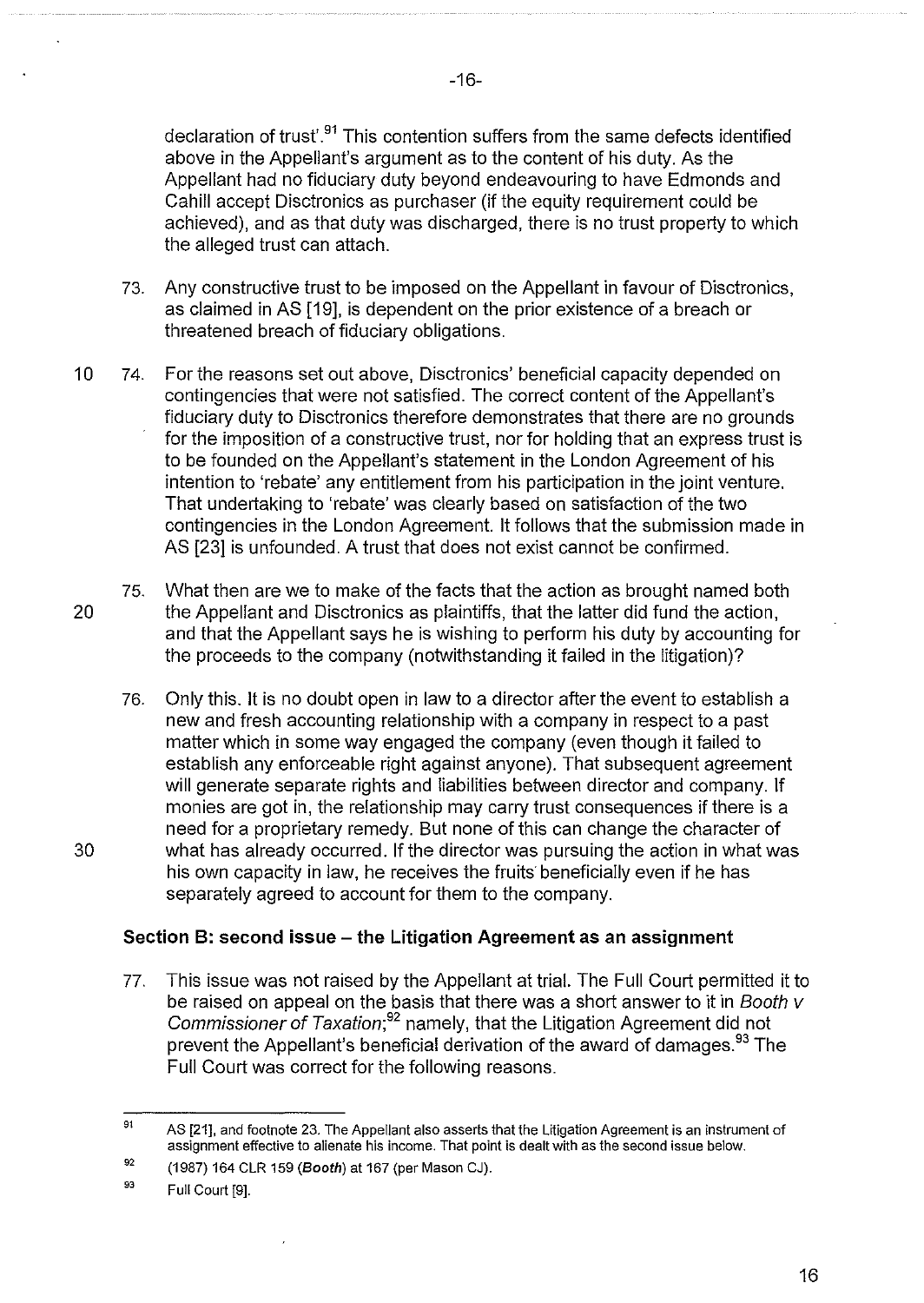- 78. Contrary to what the Appellant says at AS [21] and [33], the Litigation Agreement does not assign any 'right' to damages. It assigns 'any award of damages ... made in [his] favour' (emphasis added). It was an assignment of possible future income (the award), not of a right to income. If effective in equity,  $94$  it operated to vest that property in Disctronics only after the Appellant first acquired that income.<sup>95</sup> The clause draws a clear distinction between (1) the rights in the proceedings and the participation of the assignors in the joint venture (which are not assigned); and **(2)** the award of damages if any that may in the future arise from the rights in the proceedings and the participation in the 10 ioint venture (which is assigned).
	- 79. Such an assignment does not affect the character of the future receipt as assessable income in the hands of the Appellant, either as income derived directly, or as income applied or dealt with on his behalf or as he directs pursuant to s 6-5(4) of the 1997 Act.<sup>96</sup> The primary judge correctly held that the assignment did not pass to Disctronics the full net proceeds of the litigation if it should be the case that the Appellant himself was left with a taxation liability in relation to it.<sup>97</sup>
- 80. If, despite the foregoing, the Litigation Agreement was effective to transfer the right to the award of damages to Disctronics, then s 1 02B of the 1936 Act 20 operates to treat that transfer as not having been made, and so negates that outcome. <sup>98</sup>

# **Section C: third issue- deduction for costs**

81. If the appeal is dismissed the Appellant should not have a deduction for his alleged share of litigation costs.<sup>99</sup> He has not substantiated his claim. The statement that 'Disctronics' payment discharged the obligations of the plaintiffs' (AS [34], footnote 44) was not proved. Disctronics itself was a litigant. The Appellant did not prove that he incurred any costs, nor that he incurred all of them in the subject income year (2005). The Litigation Agreement, which was proved, provides that Disctronics incurred all costs.<sup>100</sup> and that was the 30 Appellant's evidence. <sup>101</sup>

<sup>94</sup>  See R Meagher, D Heydon and M Leeming, Meagher, Gummow and Lehane's Equity: Doctrines and Remedies (4<sup>th</sup> ed, 2002) at [6-485]; Glegg v Bromley [1912] 3 KB 474; Norman v Federal Commissioner of Taxation (1963) 109 CLR 9 (Norman) at 21 (Menzies J).

<sup>95</sup>  Booth at 165-167 (Mason CJ) referring, inter alia, to Norman.

<sup>96</sup>  Booth at 167 (Mason CJ).

<sup>97</sup>  Primary judge [101].

<sup>98</sup>  See Part VII below dealing with the Respondent's Notice of Contention.

<sup>99</sup>  AS [34].

<sup>100</sup>  Primary judge [99] ('Disctronics was to pay the costs of all').

<sup>101</sup>  See exhibit SJH-13 to Exhibit Y (the Appellant' affidavit of 27 May 2010). Exhibit SJH-13 is a Disctronics document showing the costs it incurred as at 27 March 2006. At [7] (p 34) of Exhibit Y, the Appellant states '[o]n a net basis Disctronics thus expended an amount in excess of \$1.2m' in legal costs for the Supreme Court proceedings at first instance and on appeal.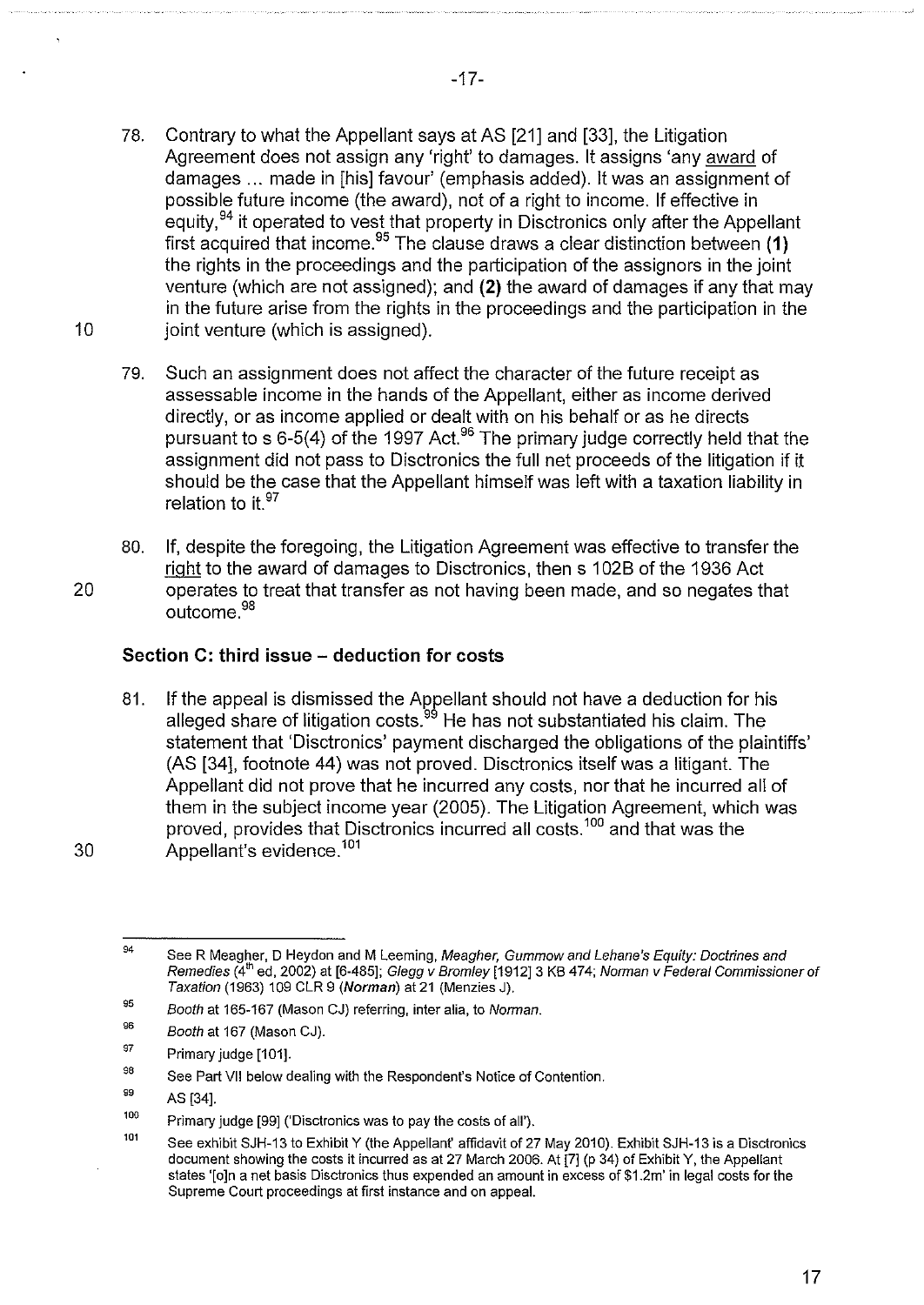# **PART VII RESPONDENT'S NOTICE OF CONTENTION**

- 82. The submissions in this Part are put in the strict alternative to those in 'Section B: second issue – the Litigation Agreement as an assignment' above.
- 83. It is recognised that the Full Court did not receive full submissions on either side on the direct application of s 102B of the 1936 Act. That came about because of the belated way in which the Appellant invoked the Litigation Agreement as an assignment: see [77] above. Nevertheless, s 1 02B was placed in the ring below and it is fair that the Respondent be permitted to rely on it as an alternative defence to a point first raised by the Appellant in the Full 10 Court.
	- 84. As will be seen below, the point depends on a question of characterisation of the Litigation Agreement supplemented (possibly) by a need to decide a question of 'associateship' arising from the undisputed findings of primary fact at trial. This Court is in as good a position as the Full Court to decide these points and a remitter is unnecessary.
- 85. Section 102B of the 1936 Act treats the transfer of a right to receive income as not having been made if three conditions are met, resulting in the income . remaining assessable to the transferor. Those conditions are met here. For completeness, all three conditions will be addressed below even though, from 20 the Appellant's submissions, it appears that only the first condition is in dispute. <sup>102</sup>
- 86. First, the Appellant transferred a "right to receive income from property". This means "a right to have income that will or may be derived from property paid to, or applied or accumulated for the benefit of, the person owning the right."<sup>103</sup> It may include both a presently existing chose in action, or an equitable assignment of future property as and when it comes into existence.<sup>104</sup> In the strict alternative to the Respondent's contentions above regarding Booth, the right which the Appellant transferred was the right to receive the award of damages which arose from the judgment of the Supreme Court. That right is 30 distinguishable from the underlying property. The property which the award of damages came from was the Appellant's rights in equity against Edmonds and Cahill (arising from the joint venture), which rights included the equitable chases in action being asserted in the Supreme Court proceedings. That property was not transferred and remained in the hands of the Appellant, as demonstrated by the language used in the Litigation Agreement (it assigned only 'any award of damages ... made in [his] favour') and did not transfer control of the conduct of the Supreme Court proceedings to Disctronics).

<sup>102</sup>  AS (32]-[33].

<sup>103</sup>  Section 102A(1) of the 1936 Act.

<sup>104</sup>  Booth at 168 (Mason CJ).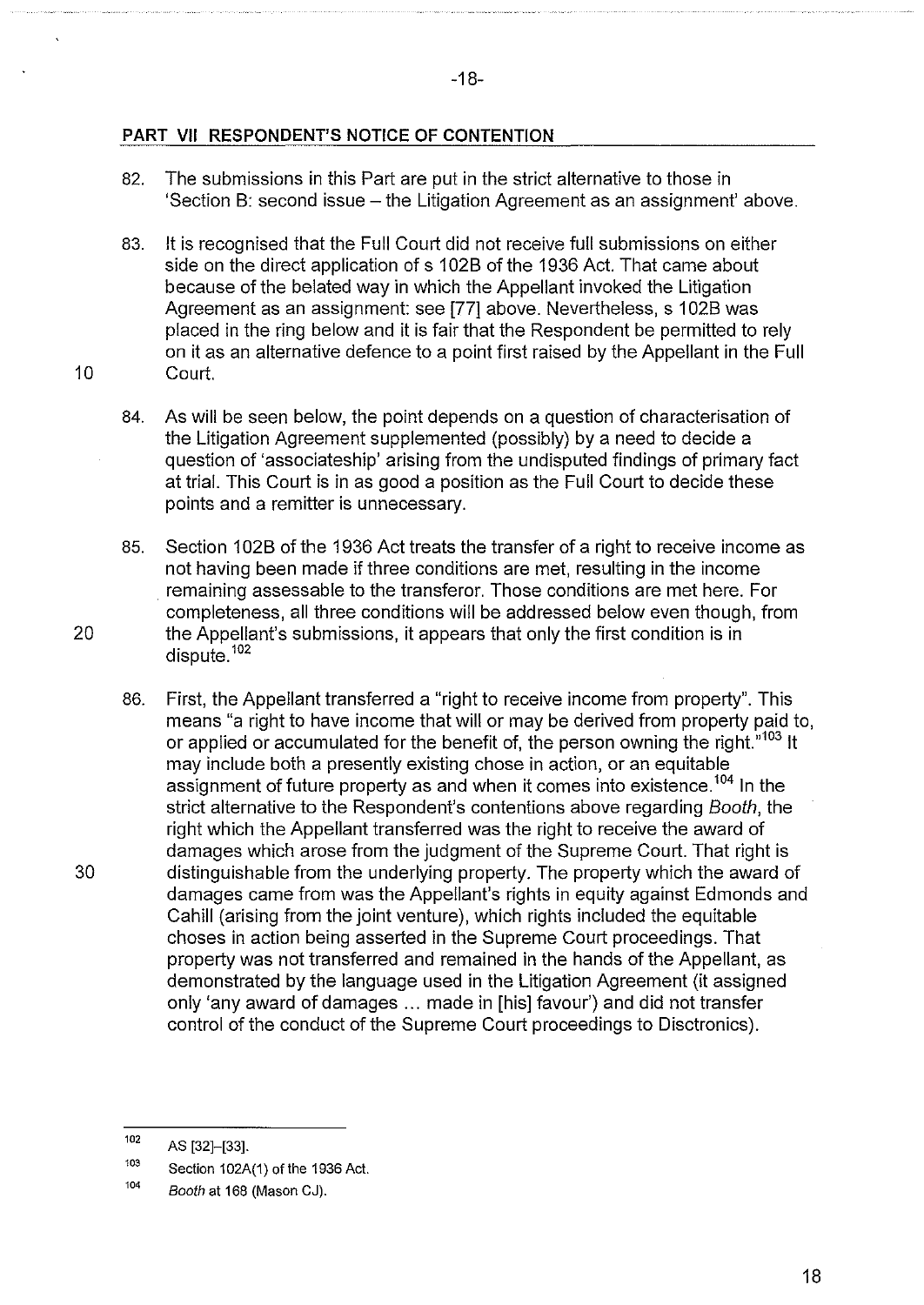87. Secondly, the Appellant made the transfer to an associate- Disctronics. The meaning of 'associate' in former s 26AAB(14) of the 1936 Act applies.<sup>105</sup> A company will be an associate of a natural person where, inter alia:<sup>106</sup>

> the company is, or its directors are, accustomed or under an obligation, whether formal or informal, to act in accordance with the directions, instructions or wishes of the taxpayer, of another person who is an associate of the taxpayer by virtue of another subparagraph of this paragraph, of a company that is an associate of the taxpayer by virtue of another application of this subparagraph or of any 2 or more such persons.

- 88. Based on the undisputed findings of primary fact by the primary judge, the 10 Appellant met this requirement in respect of Disctronics: (1) he was chairman of its board of directors; 107 (2) he, with the other directors decided that Disctronics should re-invest its insurance bonds in the KLGC venture,<sup>108</sup> and caused the company to pursue that opportunity<sup>109</sup> on the contingencies of the London Agreement; (3) he negotiated terms to seek to resolve the dispute with Edmonds and Cahill in August 1999, including Disctronics' paying fees to them and Bucknall, and terms concerning the provision of finance to Disctronics and its directors;  $1^{10}$  (4) he extracted Disctronics' promise to pay his costs in the Supreme Court;<sup>111</sup> (5) he procured Disctronics' offer to pay Bucknall's costs in the Supreme Court;<sup>112</sup> (6) he with other directors caused Disctronics to be 20 issued a share in the company which they sought to be the nominee purchaser of the golf course.<sup>113</sup>
- 89. Thirdly, the transfer must be for a period that will or may terminate before 7 years from the date on which income from the property is first paid to, applied or accumulated for the benefit of the transferee by reason of the transfer.<sup>114</sup> An absolute assignment of a right to receive income will meet this condition if the period for which the right is transferred is less than the 7 year period, including an absolute assignment where the right which is actually transferred may be exhausted or may otherwise come to an end before expiry of the 7 year period.<sup>115</sup> Here: (1) the assignment of the award occurred only after it was 30 made (as prior to that time the award was only future property); and (2) the assignment of the right to receive the award was not for a period greater than 7 years from when it was first paid, applied or accumulated for the benefit of Disctronics, despite the assignment of the award to Disctronics absolutely.

<sup>105</sup>  Section 102A(1) of the 1936 Act.

<sup>106</sup>  Former section 26AAB(14)(a)(v)(A) of the 1936 Act.

<sup>107</sup>  Primary judge [6].

<sup>108</sup>  Primary judge [15], [23], [24], [71] and [76].

<sup>109</sup>  Primary judge [85].

<sup>110</sup>  Primary judge [43].

<sup>111</sup>  Primary judge [52] and [99].

<sup>112</sup>  Primary judge [65].

<sup>113</sup>  Primary judge [77].

<sup>114</sup>  Section 102A(1) of the 1936 Act.

<sup>115</sup>  Booth at 170 (Mason CJ).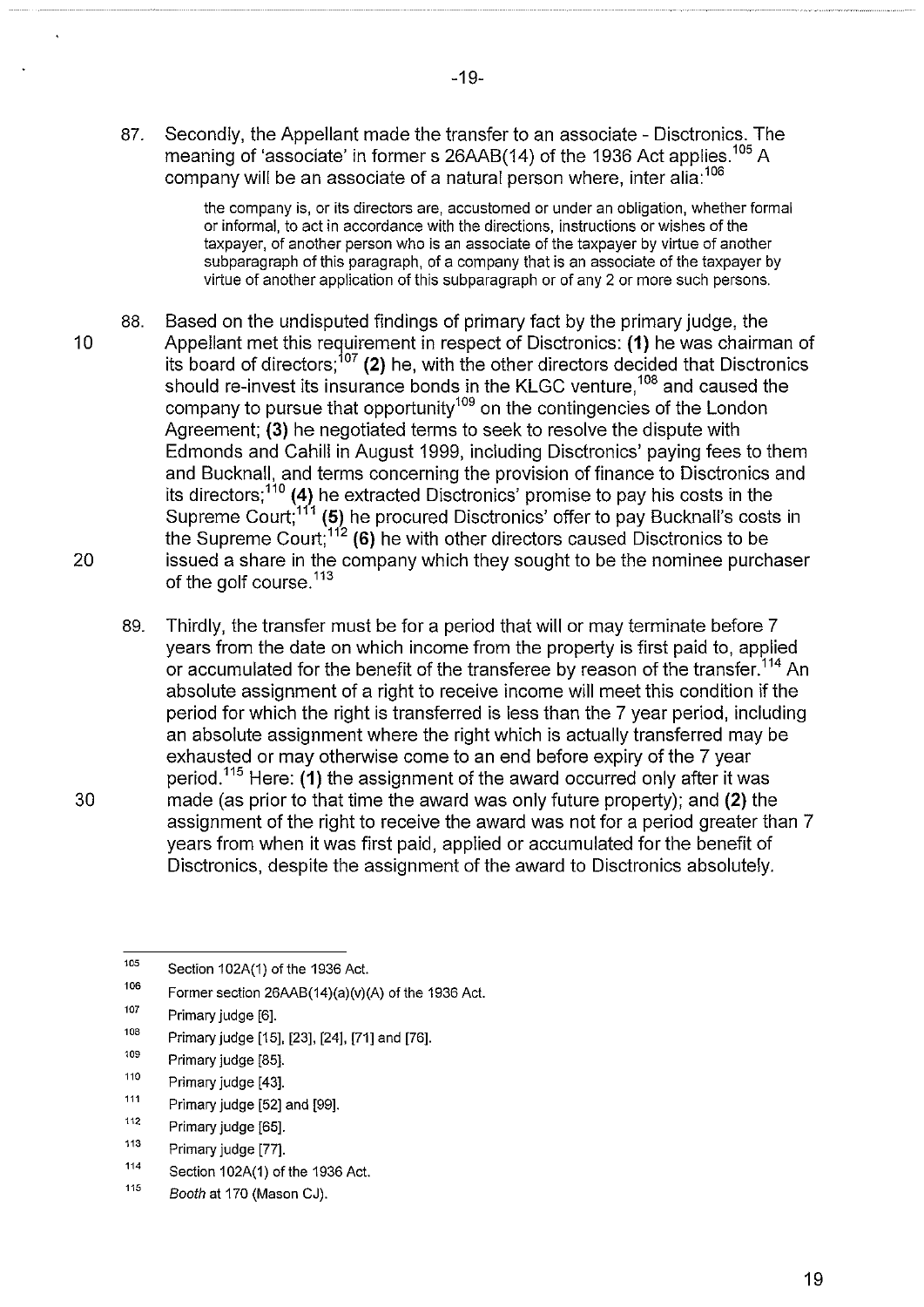- 90. Accordingly, all three conditions in s 1 028(1) were met. If the Litigation Agreement was, in the strict alternative, effective to assign the right to receive the award to Disctronics (stemming from the judgment of the Supreme Court) so that it derived it as income, then s 1028 treated the transfer as if it had not been made. Accordingly, the award of damages formed part of the Appellant's assessable income.
- 91. The Appellant contends that s 1 028(1) does not apply by relying on an exclusion in subsection  $102B(2)$ (b).<sup>116</sup>That exclusion applies where the right to receive income that was transferred arose from the ownership by the transferor 10 of an interest in the property and, before or at the time of the transfer of the right, the transferor also transferred that interest in property to the transferee or another person.
- 92. This exclusion does not apply to the hypothesised transfer of the right to receive the award of damages. As outlined above, the property from which the right to receive the award of damages arose constituted the Appellant's rights in equity against Edmonds and Cahill. That property was not transferred before or at the time the award was transferred, or at all, as demonstrated by the language of the Litigation Agreement, including its failure to surrender control of the Supreme Court proceedings to Disctronics. Contrary to the Appellant's 20 claim, the Litigation Agreement did not assign the Appellant's right to sue, nor any rights or interests of the Appellant in the joint venture. Consequently, the property from which the award of damages arose was not assigned to Disctronics, or to any other person.

## **PART VIII ESTIMATED HOURS**

93. It is estimated that 2 and a quarter hours will be required for the presentation of the oral argument of the Respondent.

Dated 17 January 2014

30

40

Clinten Gleevon

Solicitor-General Telephone: 02 6141 4139 Facsimile: 02 6141 4099 Email: justin.gleeson@ag.gov.au

. .  $/$   $/$   $\cdots$   $/$ We kender.

Philip Bender Telephone: 03 9225 6941 Facsimile: 03 9225 8395 Email: pbender@vicbar.com.au

Counsel for the Respondent

116 AS [32]

Jean Serb

Telephone: 03 9225 8858 Facsimile: 03 9600 0320 Email: sest@vicbar.com.au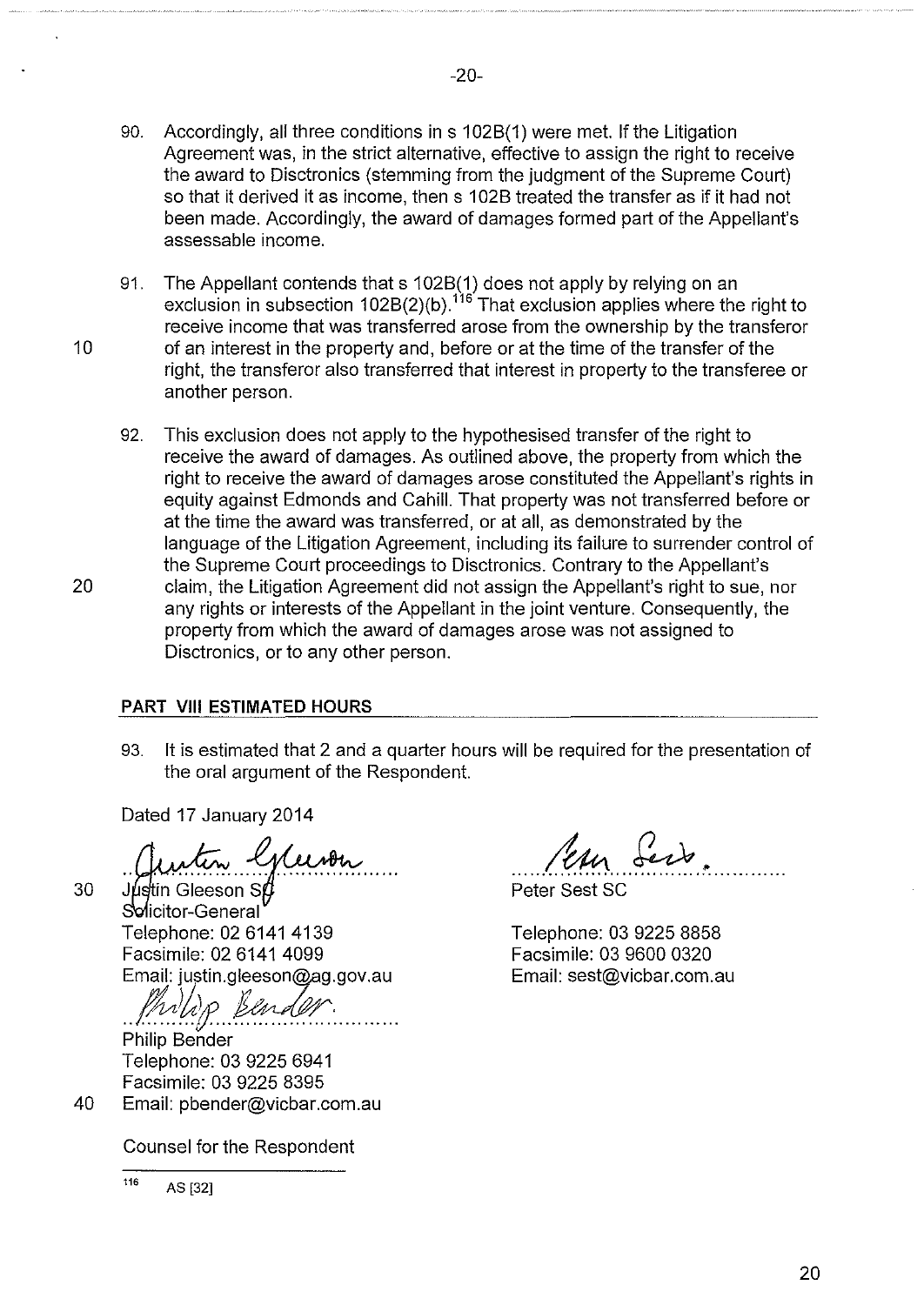## **IN THE HIGH COURT OF AUSTRALIA**  MELBOURNE REGISTRY **NOW 140 OF 2013**

On Appeal from the Full Federal Court of Australia

## **BETWEEN: STEPHEN JAMES HOWARD**

**Appellant** 

# **AND: THE COMMISSIONER OF TAXATION OF THE COMMONWEALT OF AUSTRALIA**

Respondent

## **APPENDIX A TO RESPONDENT'S SUBMISSIONS**

## **Income Tax Assessment 1936**

10 **26AAB(14)** In this section, unless the contrary intention appears:

> **associate,** in relation to a person (in this definition referred to as the **taxpayer)**  means:

- (a) where the taxpayer is a natural person, other than a taxpayer in the capacity of a trustee:
	- (i) a relative of the taxpayer;
	- (ii) a partner of the taxpayer or a partnership in which the taxpayer is a partner;
	- (iii) if a person who is an associate of the taxpayer by virtue of subparagraph (ii) is a natural person - the spouse or a child of that person;
	- (iv) a trustee of a trust estate where the taxpayer or another person who is an associate of the taxpayer by virtue of another subparagraph of this paragraph benefits or is capable (whether by the exercise of a power of appointment or otherwise) of benefiting under the trust, either directly or through any interposed companies, partnerships or trusts; or
	- (v) a company where:
		- (A) the company is, or its directors are, accustomed or under an obligation, whether formal or informal, to act in accordance with the directions, instructions or wishes of the taxpayer, of another person who is an associate of the taxpayer by virtue of another subparagraph of this paragraph, of a company that is an associate of the taxpayer by virtue of another application of this subparagraph or of any 2 or more such persons; or
		- (B) the taxpayer is, the persons who are associates of the taxpayer by virtue of sub-subparagraph (A) and the preceding subparagraphs of this paragraph are, or the taxpayer and the persons who are associates of the taxpayer by virtue of that sub-subparagraph and those subparagraphs are, in a position

20